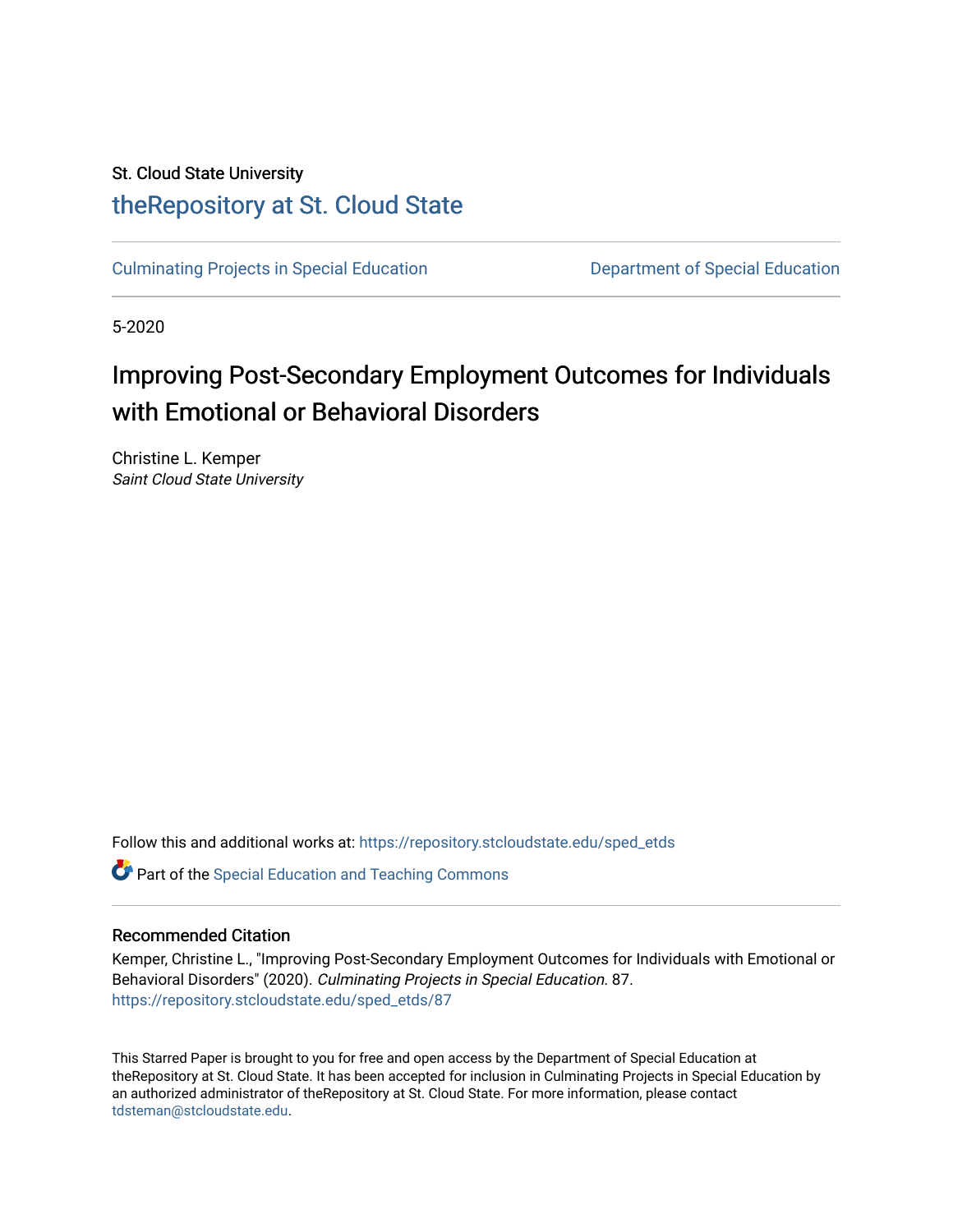# **Improving Post-Secondary Employment Outcomes for Individuals with Emotional or Behavior Disorders**

by

Christine Kemper

A Starred Paper

Submitted to the Graduate Faculty of

St. Cloud State University

in Partial Fulfillment of the Requirements

for the Degree

Master of Science in

Special Education

May, 2020

Starred Paper Committee: Bradley Kaffar, Chairperson Brian Valentini Trae Downing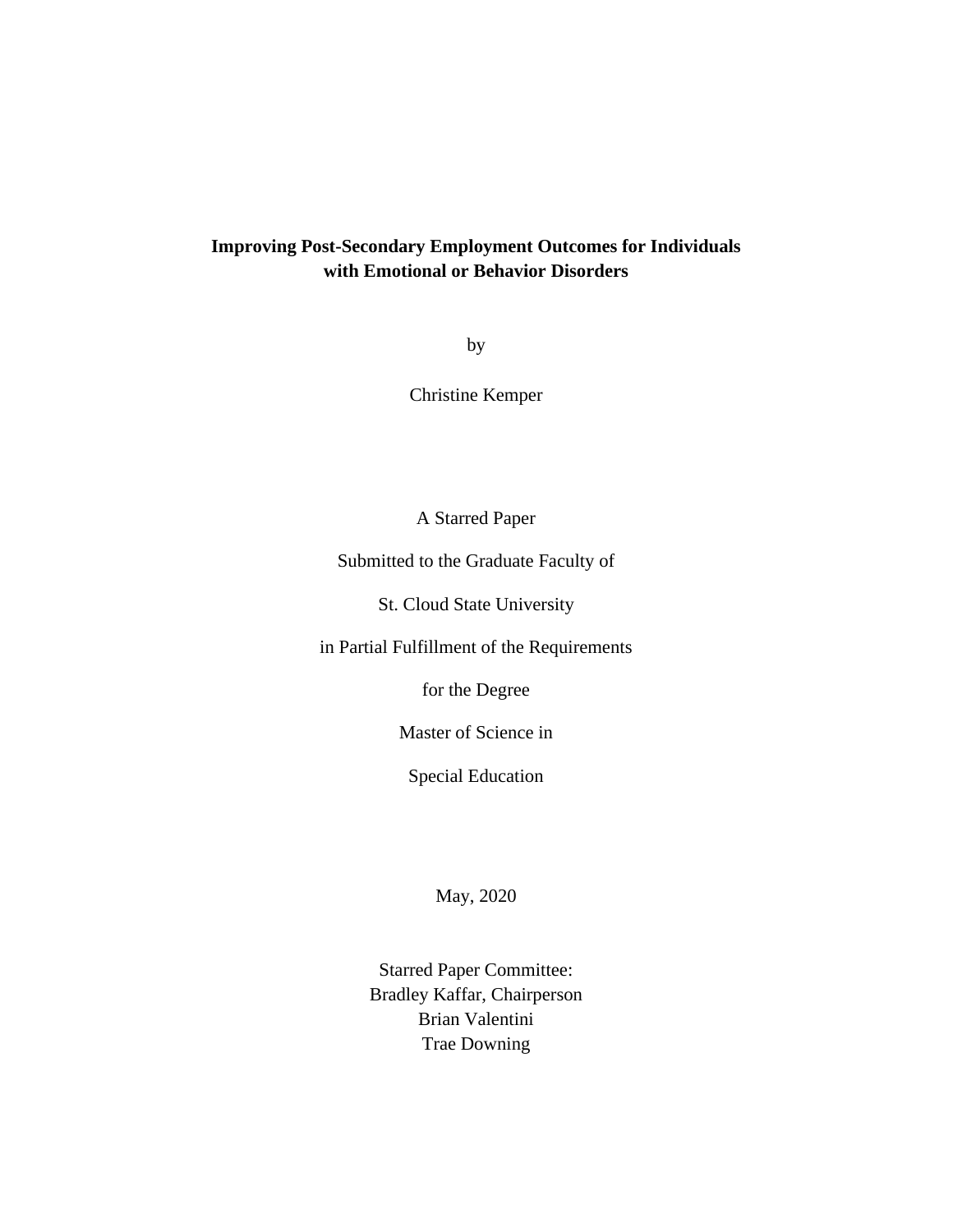# **Table of Contents**

|                                                  | Page |
|--------------------------------------------------|------|
|                                                  | 4    |
| Chapter                                          |      |
|                                                  | 5    |
|                                                  | 6    |
|                                                  | 6    |
|                                                  | 7    |
|                                                  | 9    |
|                                                  | 9    |
| 2.                                               | 11   |
|                                                  | 11   |
|                                                  | 11   |
|                                                  | 14   |
|                                                  | 17   |
|                                                  | 19   |
|                                                  | 20   |
| Student Perceptions and Knowledge of Transition- | 21   |
|                                                  | 24   |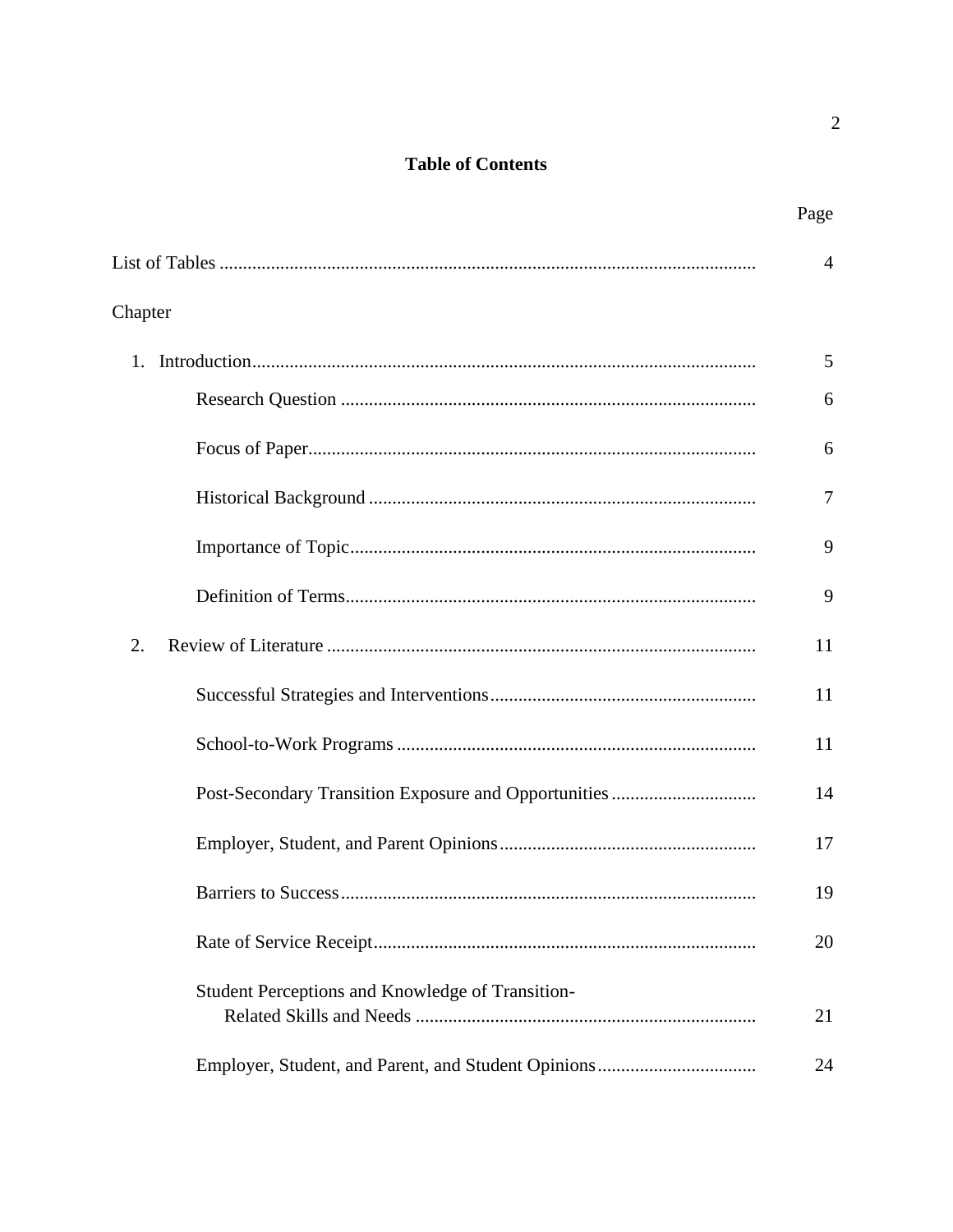$\overline{3}$ 

|               | 24 |
|---------------|----|
| $\mathcal{R}$ | 30 |
|               | 30 |
|               | 32 |
|               | 34 |
|               | 36 |
|               | 37 |

Chapter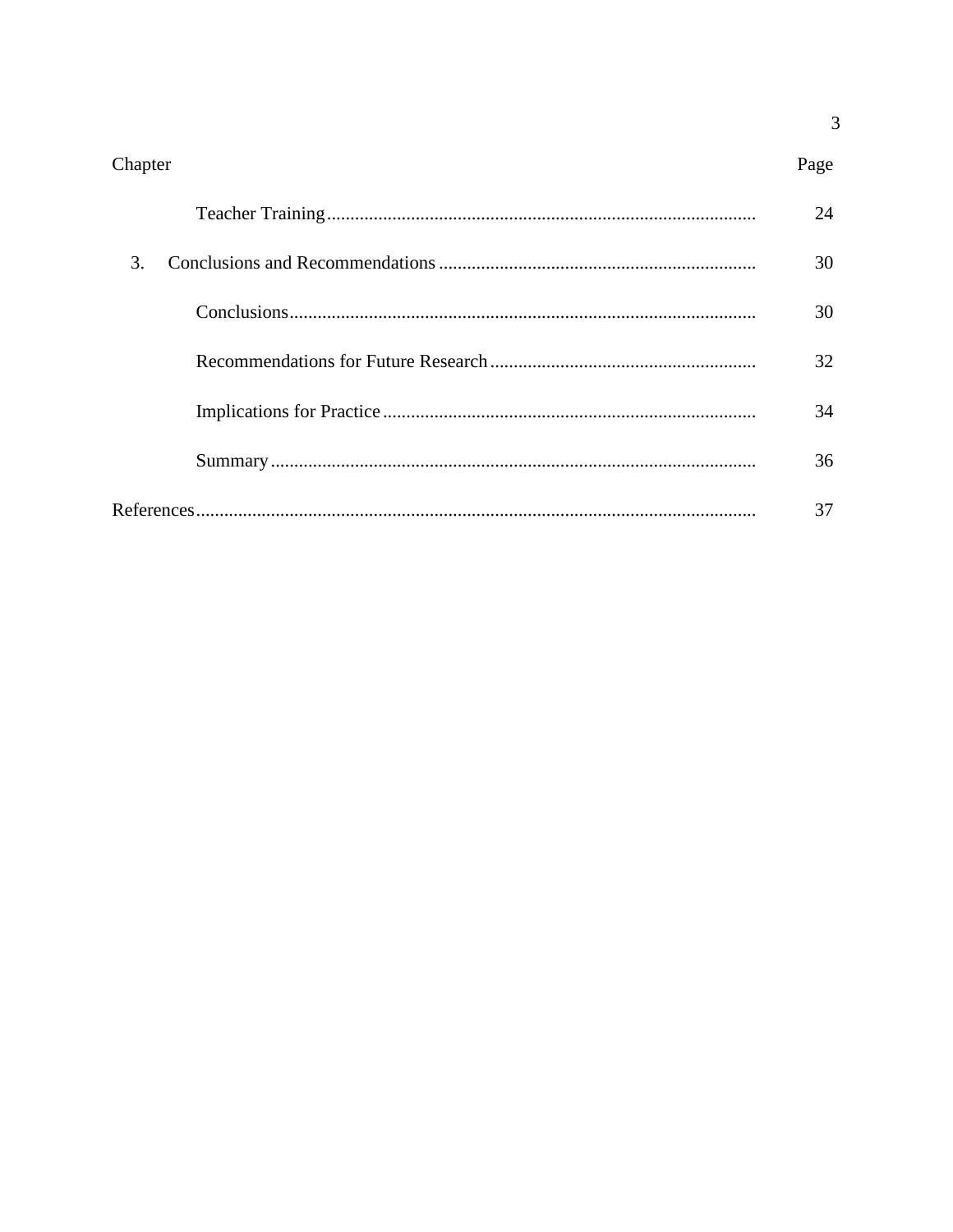|       | <b>List of Tables</b> |      |
|-------|-----------------------|------|
| Table |                       | Page |
|       |                       |      |
|       |                       | 26   |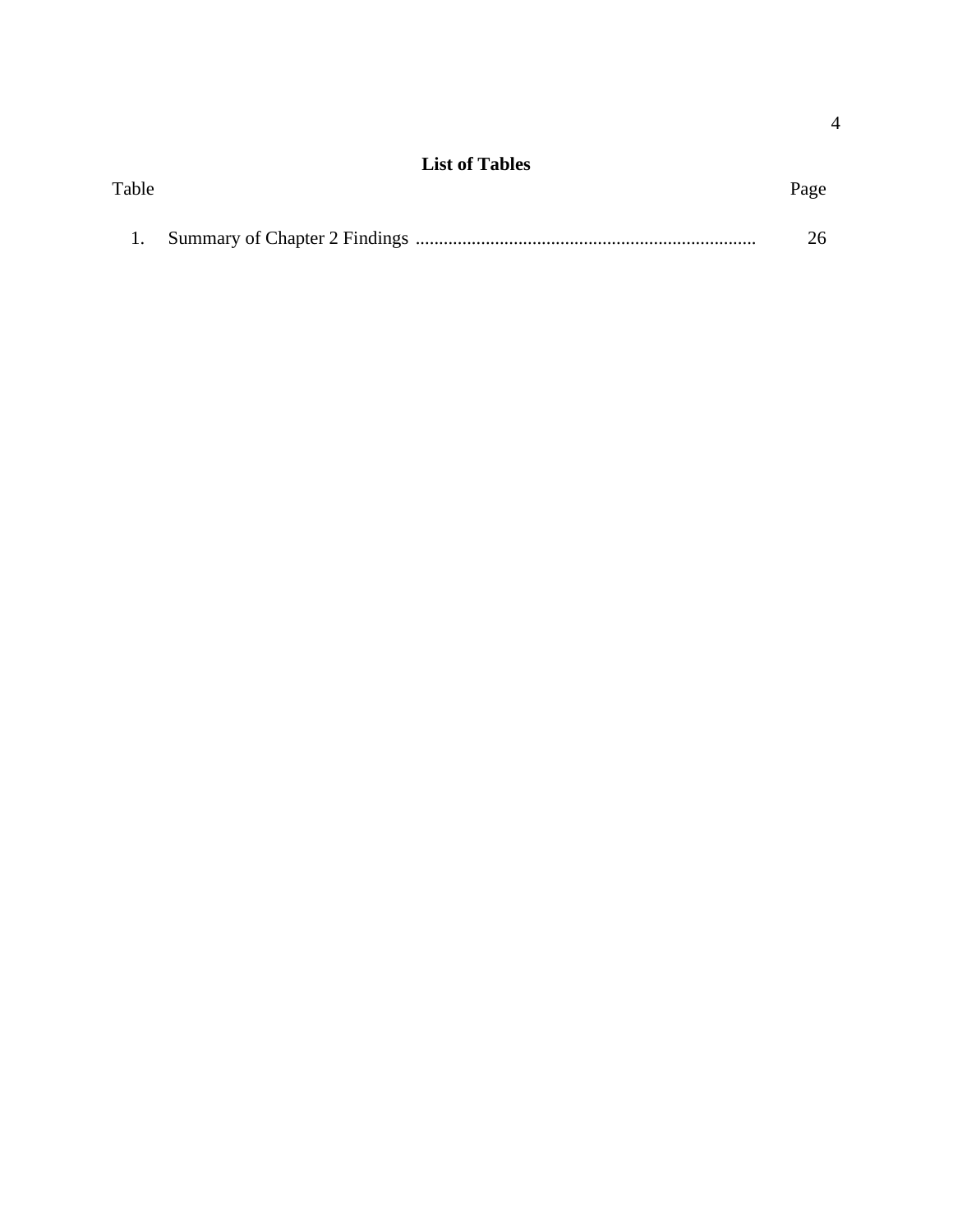#### **Chapter 1: Introduction**

Students with disabilities have worse outcomes as adults than their non-disabled peers due to deficits in one or more of the following areas: 1) academics, 2) behavioral skills, 3) emotional skills, 4) social skills, 5) self-determination, or 6) independent living skills. For students with emotional or behavioral disorders (EBD), these outcomes are particularly troubling. Of the 13 major disability categories, students with EBD report the lowest levels of overall life satisfaction. This is due in part because, as adults, individuals with EBD have lower rates of post-secondary education enrollment than their peers. They also have higher rates of unemployment and job termination as compared to other peers with disabilities (Harrison, State, Wills, Custer, & Miller, 2017).

The Individuals with Disabilities Education Improvement Act (IDEIA or IDEA) of 2004 guarantees a free and appropriate public education (FAPE) for all students with disabilities in order to provide them equal access to education (Harrison et al., 2017). An individualized education plan (IEP) is created for each student that outlines present levels of functioning, goals, accommodations, and services. To help establish a successful transition from school to adult life, IDEIA 2004 also mandates that the IEP include a transition plan for students who are 16 or older. Case managers are expected to work with students, parents, and other stakeholders to establish meaningful goals for post-secondary employment, education and training, and independent living in addition to creating a plan for reaching these goals (Harrison et al., 2017). In Minnesota, this process begins when the child is in  $9<sup>th</sup>$  grade.

Despite this mandate, post-secondary transition outcomes for students with EBD are grim. Information from the National Longitudinal Transition Study-2 (NLTS2) indicates that 55.8% of EBD students had graduated from high school, 21.8% had enrolled in post-secondary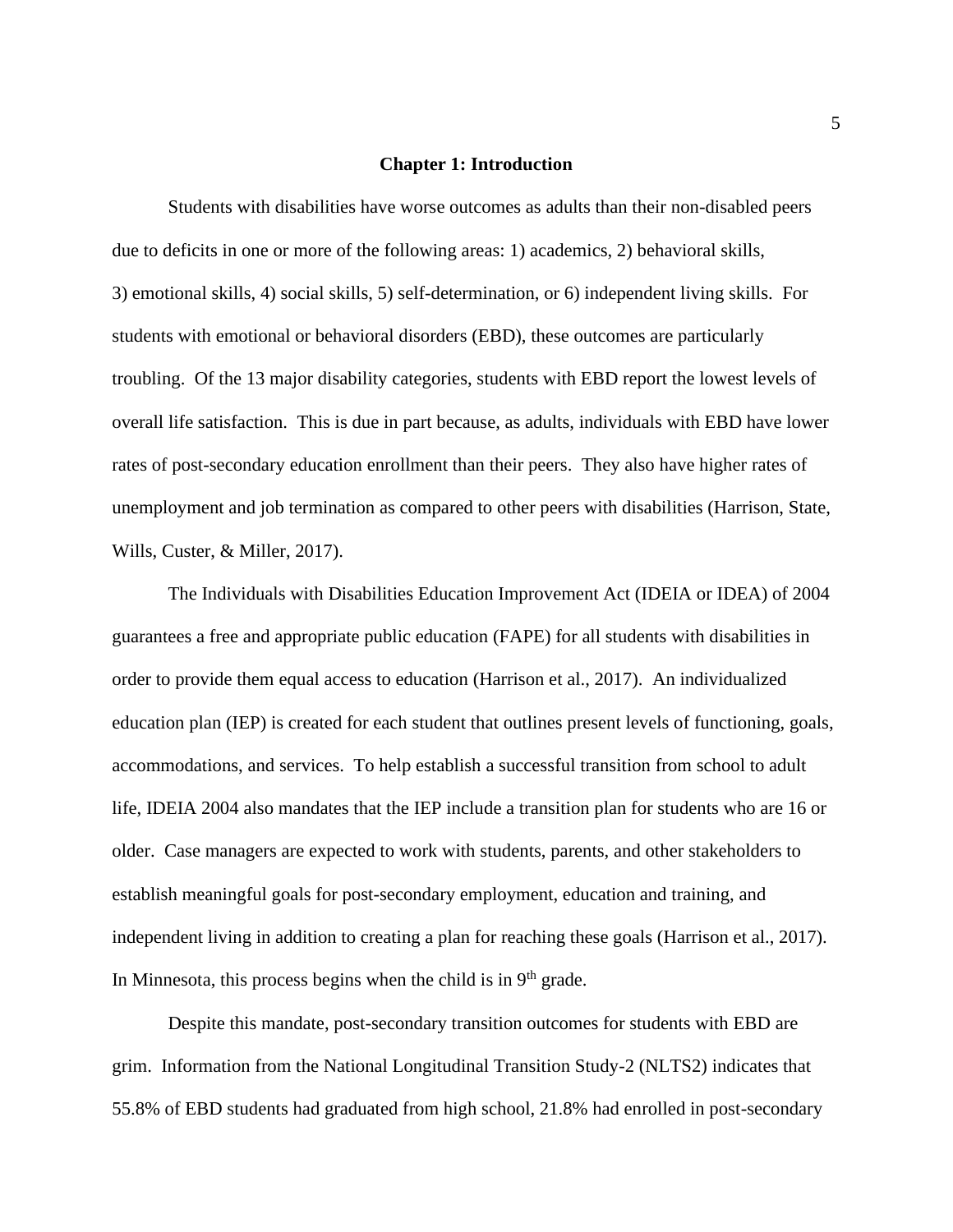education, and 35.5% had been unemployed at some point between high school and up to 8 years after high school (Carter, Trainor, Sun, & Owens, 2009; Sanford et al., 2011). This raises the question of how postsecondary outcomes for those with EBD can be improved.

### **Research Question**

One research question guided the review of this literature:

1. What interventions and strategies can be used to improve post-secondary employment outcomes for individuals with emotional or behavioral disorders?

### **Focus of Paper**

This paper focuses on strategies and interventions that can be utilized at the secondary education level by school staff and related service providers to improve the post-secondary employment outcomes for individuals with EBD. To find studies and information for this paper I primarily used the ERIC EBSCO database and searched several combinations of the following terms: 1) *EBD,* 2) *outcomes,* 3) *postsecondary,* 4) *emotional disturbance,* 5) *behavior disorder,*  6) *transition programs,* 7) *challenges,* 8) *transition,* 9) *disability,* 10) *employment,* and 11) *improve*. These searches yielded 18 relevant articles from various sources, including the *Council of Exceptional Children,* the *Journal of Behavioral Health Services and Research*, the *Journal of Emotional and Behavioral Disorders*, the *Journal of At-Risk Issues*, the *Journal of Employment Counseling*, *Educational Psychology in Practice*, the *Journal of Special Education*, *Career Development and Transition for Exceptional Individuals*, *Emotional and Behavioral Difficulties*, and *Teacher Education and Special Education*. The citations for each of the 18 articles were also examined for suitable studies, which yielded another five articles. The 11 articles that I ultimately chose to include in this review were picked because of their pertinence to my topic and date of publication.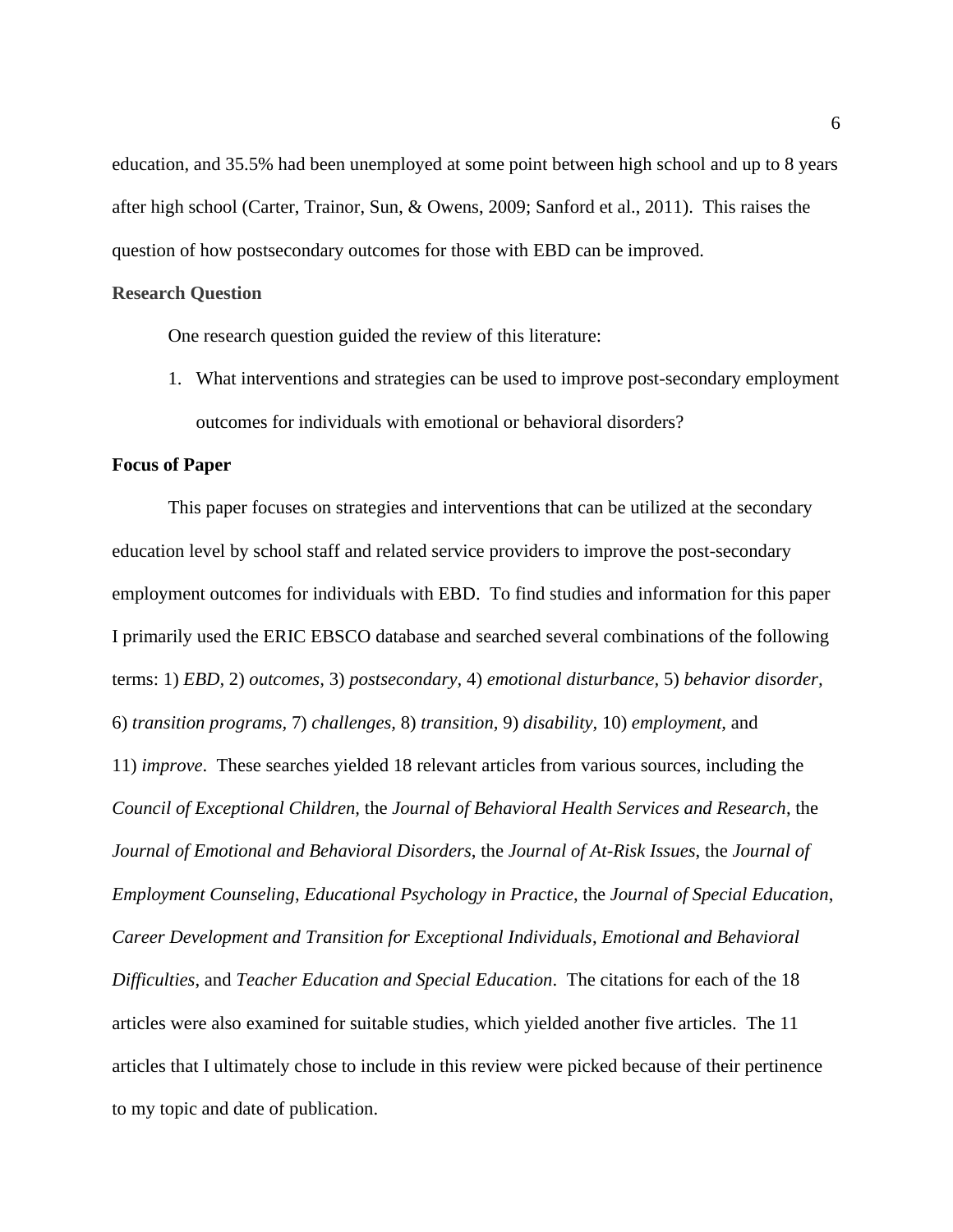The literature that is reviewed in Chapter 2 comprises 11 studies relevant to my research question. Each study is related to transition supports, employer, parent, and student perceptions, vocational education, availability of services, work outcomes, student knowledge of transition planning, or teacher training. I chose this topic because I work with high school students who have EBD, and I would like to be informed on how to best support them as they transition into their adult life.

#### **Historical Background**

The Education for All Handicapped Children Act was passed in 1975. This law required schools to provide a free and appropriate education (FAPE) for students with disabilities. The first case related to this law, *Board of Education of the Hendrick Hudson Central School District v. Rowley,* was heard by the Supreme Court in 1982. The issue at the center of this case was whether or not the Hendrick Hudson Central School District provided a reasonable FAPE to a student with a disability. As a result of this case, the court created a two-part test to determine if schools were meeting the law requirements for FAPE. Part of this test included whether or not a student's IEP was written such that the student was provided an educational benefit (Freeman, Yell, Shriner, & Katsiyannis, 2019), and the expectation moving forward was that schools would provide FAPE to students with disabilities for them to gain the skills necessary to have academic and behavioral success.

Despite the additional laws mandating that schools provide special education services for students, such as the Education of the Handicapped Act Amendments of 1990, the Peacock Hill Working Group met in 1991 to address the inadequate programming and outcomes for students with emotional or behavioral disorders. At the time, up to 33% of former students with EBD were not employed as adults (The Peacock Hill Working Group, 1991). Their research implied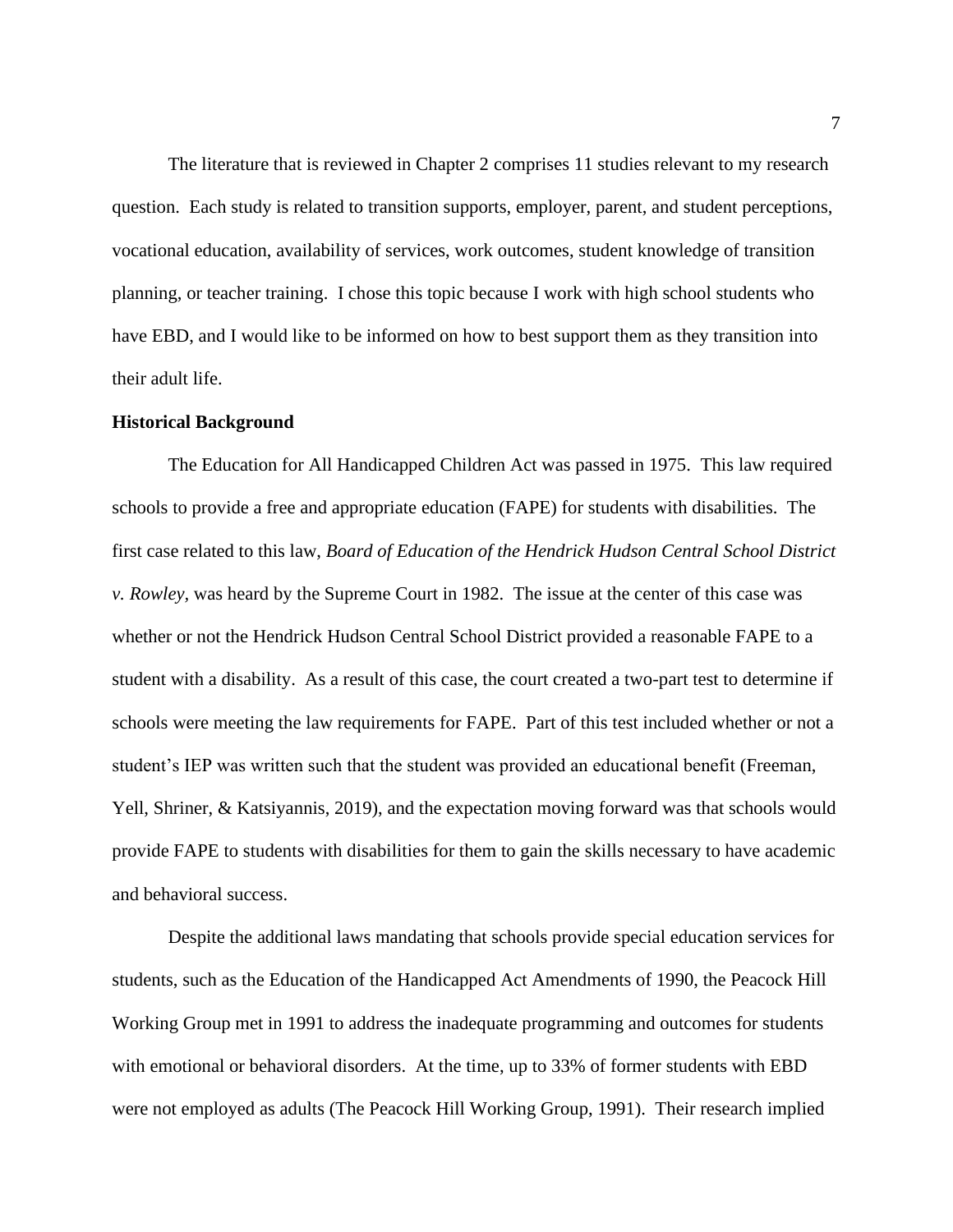that interventions should take place not only in school but throughout the lifetime of the person with the disability. Specific recommendations included increasing the availability of services for students with EBD, increasing cross-agency collaboration, and creating programs that offer long term supports for these students through adulthood (The Peacock Hill Working Group, 1991).

In 1997, the Education for All Handicapped Children Act became the Individuals with Disabilities Education Act (IDEA). IDEA ensured that school districts provided an individualized FAPE to all students with disabilities. This was to be done through an individualized education plan (IEP) that highlighted a student's strengths, needs, and involvement in the general education curriculum. In addition, schools were also responsible for working with the student, guardian(s), and other relevant service providers to create a transition plan from high school to post-secondary education, employment, and independent living. Moving into the 21<sup>st</sup> century, IDEA was reauthorized in 2004. Changes made included a larger emphasis on transition planning for individuals with disabilities (Johnson, n.d.).

The NLTS2 is a study of the outcomes of students with disabilities as they move from adolescence to adulthood. Data were collected through a series of longitudinal interviews that took place between 2001 and 2009. Results indicated that 35.5% of adults with EBD were not employed at some point between high school and up to 6 years after leaving high school (Sanford et al., 2011). These results echo the outcomes found by the Peacock Hill Working Group in 1991. At the time the NLTS2 was published there had been 20 years of progress and changes to special education law, but no positive change for the outlook of employment for those with EBD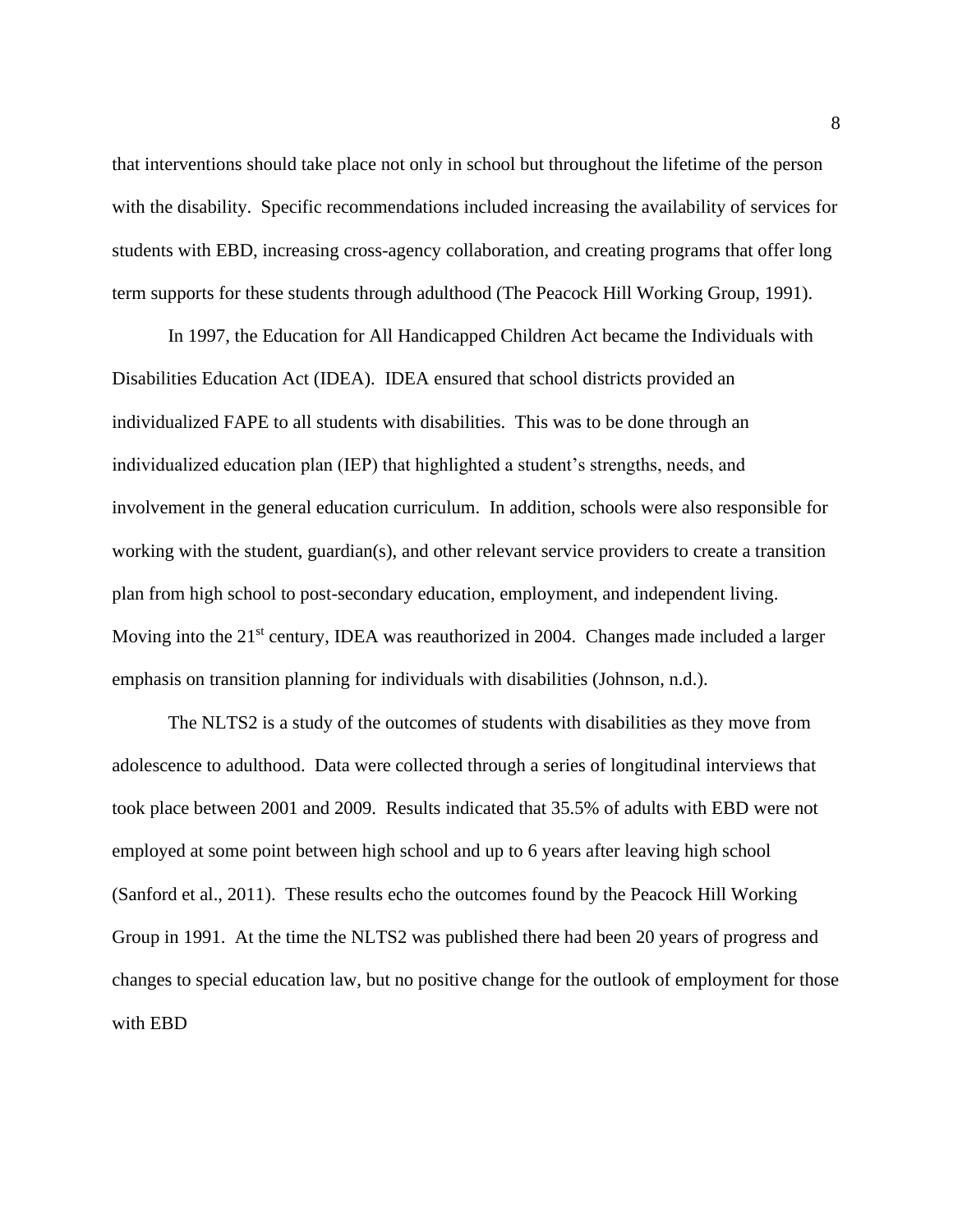#### **Importance of Topic**

Even with the passage and restructuring of special education laws, employment outcomes for students with emotional and behavioral disabilities have not improved in 20 years. At the time the NLTS2 was published, the unemployment rate for these adults with EBD was more than 25% higher than it was for all adults in the United States (Bureau of Labor Statistics, 2019). Although there are outside variables such as national recession or other economic factors, the percentage of adults with EBD who are unemployed continues to be higher than those who do not have disabilities. From the perspective of a teacher who works with these individuals, this is unacceptable. More research needs to be devoted to finding solutions for these outcomes. The paper intends to illuminate the current state of outcomes and provide information on solutions that can be used to improve employment outcomes for adults with EBD.

# **Definition of Terms**

*Emotional or Behavioral Disability*: According to IDEA 2004, "Emotional disturbance means a condition exhibiting one or more of the following characteristics over a long period of time and to a marked degree that adversely affects a child's educational performance:

- (A) An inability to learn that cannot be explained by intellectual, sensory, or health factors.
- (B) An inability to build or maintain satisfactory interpersonal relationships with peers and teachers.
- (C) Inappropriate types of behavior or feelings under normal circumstances.
- (D) A general pervasive mood of unhappiness or depression.
- (E) A tendency to develop physical symptoms or fears associated with personal or school problems.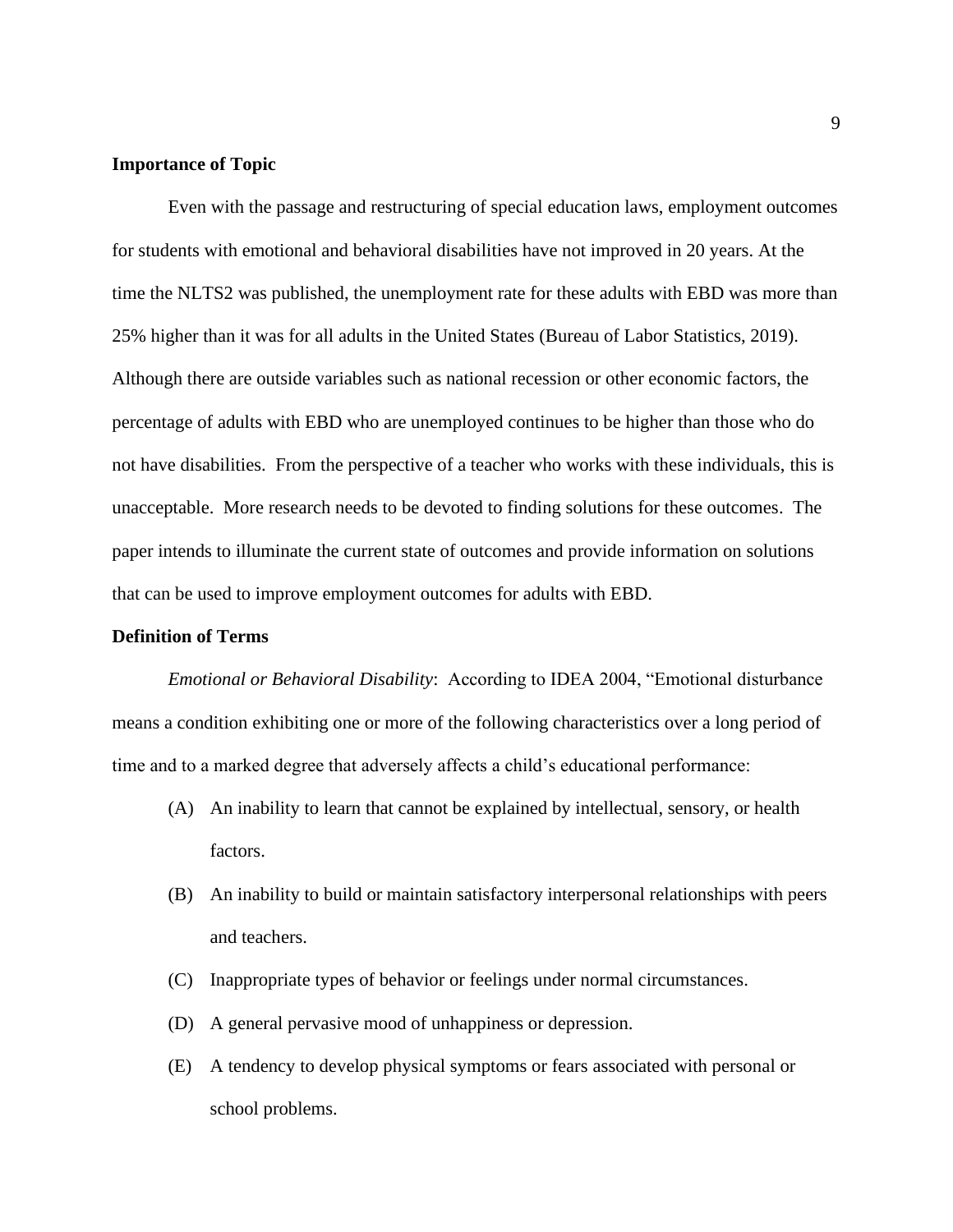(ii) Emotional disturbance includes schizophrenia. The term does not apply to children who are socially maladjusted, unless it is determined that they have an emotional disturbance under paragraph  $(c)(4)(i)$  of this section. (Individuals with Disabilities Education Act, 2004)

*Free and Appropriate Public Education (FAPE)*: Once a student qualifies for special education, they are guaranteed a free and appropriate public education designed to meet their unique needs and that prepares them for life after high school in the areas of education and training, employment, and independent living (Individuals with Disabilities Education Act, n.d.).

*IDEA (Individuals with Disabilities Education Act)*: The Individuals with Disabilities Education Act mandates that a free and appropriate public education is provided to children in the United States through special education and related services. Children ages 3-21 are eligible to receive services (Individuals with Disabilities Education Act, n.d.).

*IEP (Individualized Education Program)*: As part of FAPE, an individualized education program is developed for each student on their needs, present levels of academic and functional performance, and their amount of involvement in general education curriculum (Individuals with Disabilities Education Act, n.d.).

*Secondary Transition*: A coordinated set of services that are designed to improve academic and functional abilities of a child in the areas of postsecondary education, vocational education, employment, independent living, and community participation (Individuals with Disabilities Education Act, n.d.).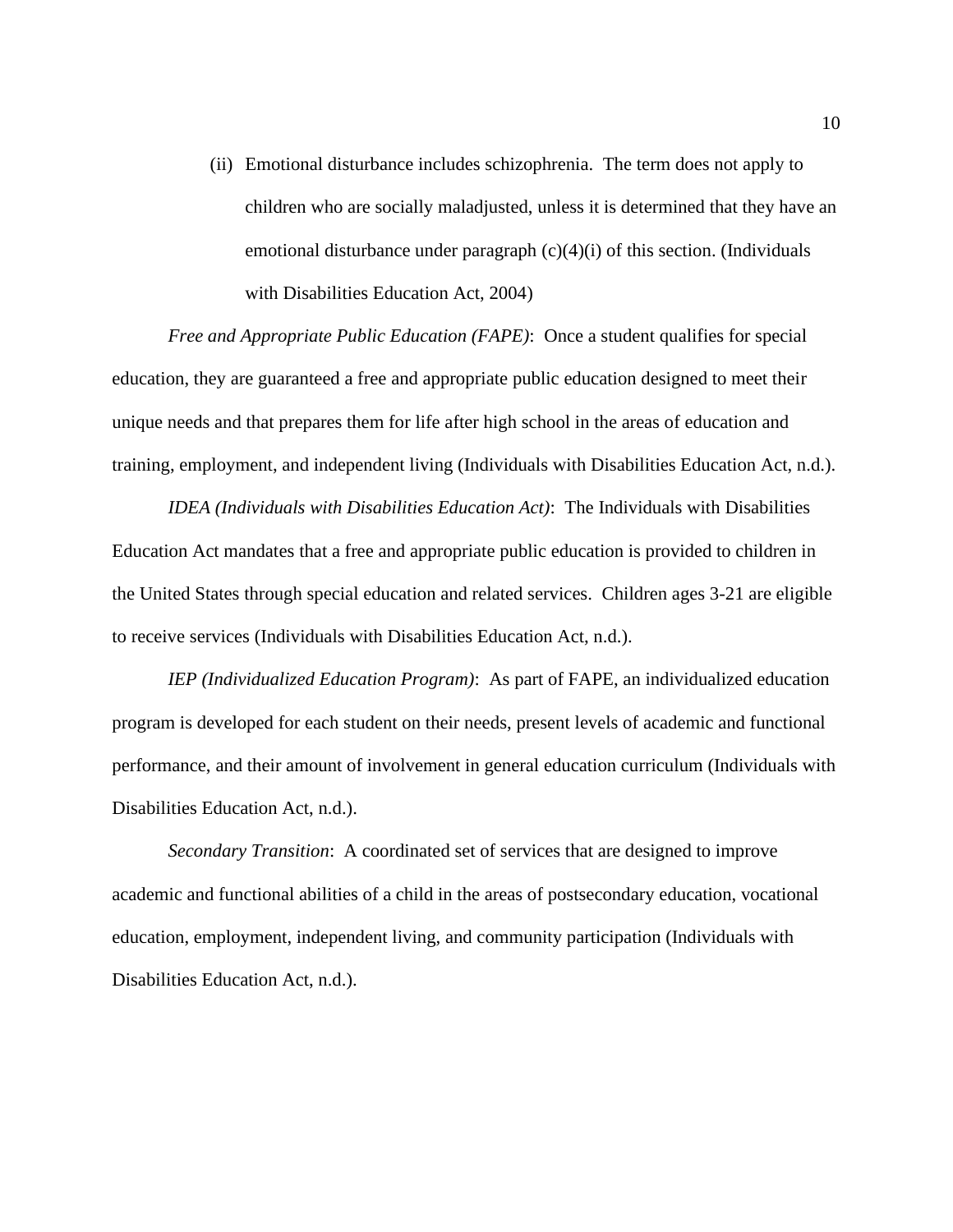#### **Chapter 2: Review of Literature**

This literature review examines strategies and interventions designed to improve posthigh school employment outcomes for individuals with EBD. Barriers that impede successful post-secondary employment for individuals with EBD are also examined. A total of 11 studies are reviewed in Chapter 2. Conclusions are drawn and recommendations are made in Chapter 3. **Successful Strategies and Interventions**

The success of different programs and interventions was measured directly in some articles and indirectly in others by analyzing data from larger studies. Overall, strategies and interventions that were shown to have a positive impact on the post-high school work outcomes included implementing a specific school to work program, enrolling these individuals in Career and Technical Education (CTE) courses while in high school, and connecting them to Vocational Rehabilitation (VR) services.

#### **School-to-Work Programs**

As a result of the School-to-Work-Opportunities Act, an amendment of IDEA, efforts have been made to improve school to work transition skills and opportunities for students with disabilities (Nochajski & Schweitzer, 2014). Nochajski and Schweitzer developed and implemented the School to Work Transition Program (STWTP). The STWTP was developed specifically to target students with EBD to support their transition from student to employee. The goal of the project was to develop, implement, and refine a program that explored students' vocational interests, identified each students' deficits related to gaining and maintaining successful employment, taught vocational skills, established an individual employment goal for each participant, and connected students and families with opportunities and supports in the community (Nochajski & Schweitzer, 2014). To create a framework for this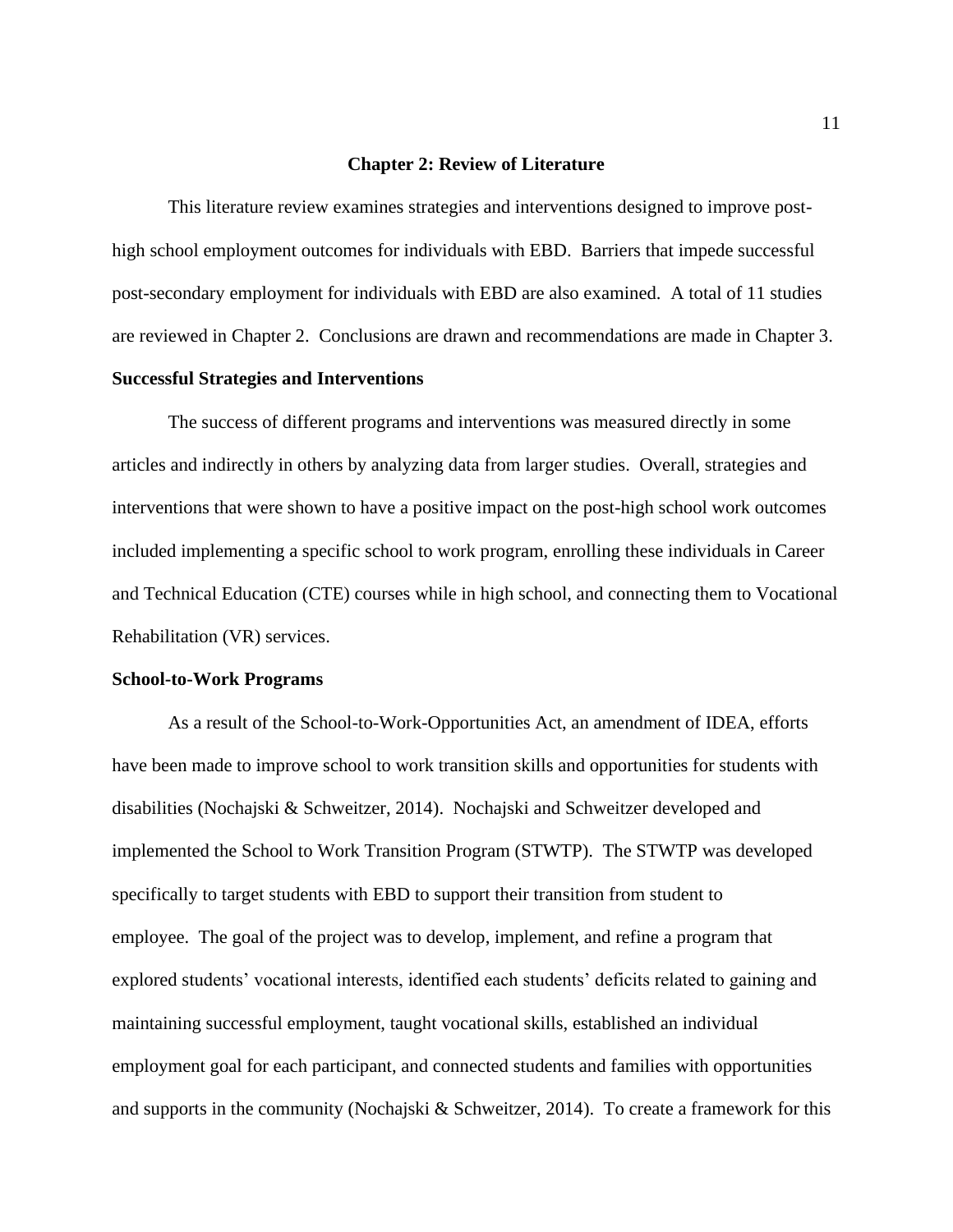model, the guiding principles of the School-to-Work Opportunities Act were considered along with "best practices" identified by the authors that were correlated with employment outcomes for individuals with disabilities. Best practices include vocational intervention, paid work experience, social skills curriculum, interagency collaboration, parent involvement, and individualized planning.

The 47 participants in this project were adolescents and young adults with EBD who attended a private day treatment program in western New York. The students were from 12 different urban, rural, and suburban school districts. A majority of the participants (75%) were male, and 66% of the participants were white. Their attendance at the facility was a result of their severe behaviors which led to them being removed from the public school setting.

The STWTP consisted of four phases. Phase 1 was school-based learning. It included creating awareness of career options as well as teaching the work habits and social skills necessary to be successful in the work environment. Students attended hour-long sessions two times per week for 3 months to learn skills in job exploration, work habits, community living skills, self-care, and social skills. Competencies taught in Phase 1 were based on curriculum from the Secretary's Commission on Achieving Necessary Skills and the 40 Developmental Assets for Adolescents.

Phase 2 was community involvement. During this 3-month phase, students volunteered once a week for 2 to 4 hours at placements in the community based on their interests. The start of this placement happened concurrently with the school-based learning in Phase 1. Students continued receiving services through classroom time once a week. In addition, they were given individualized on-the-job coaching by project personnel. These job coaches provided support for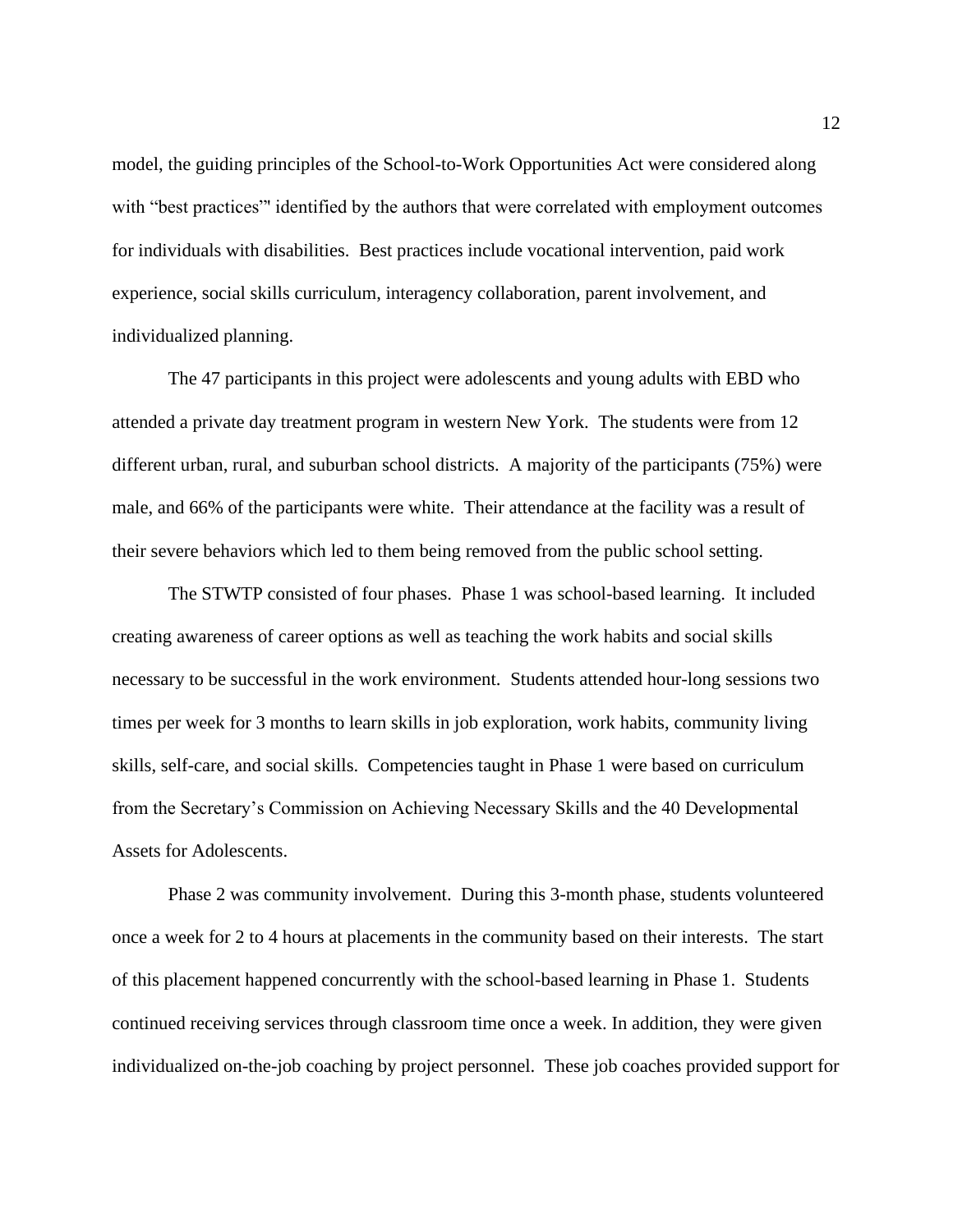students in applying and generalizing the classroom skills developed in Phase 1 to the volunteer setting in Phase 2.

In Phase 3, students transitioned to supported, paid work experience. Over 10 weeks, students earned minimum wage and worked up to eight hours per week. Project personnel assisted students in problem-solving and communication related to their placements, educated employers, and provided on-the-job support as necessary. At this stage, peer role models who had completed the STWTP were also used to offer support and encouragement.

After Phase 3, the students took one of two pathways. If they were successful in Phase 3 students moved on to Phase 4, independent employment. They were offered part-time employment by their employer and had the opportunity to become a peer mentor for students in Phase 3. If not successful in Phase 3 students had the option of receiving continued, supported work experience.

The results of the study were mixed, but it did yield positive outcomes for some participants. Most students (68%) were successful in Phase 1 and Phase 2 but were not able to complete Phase 3. Only 34% of the original participants were able to complete Phase 3, but 81% of the students who completed this phase were hired independently of the STWTP.

Although there is no longitudinal data for long term effects of the STWTP, studies (e.g., Enayati & Karpur, 2019) suggested success can be generalized. The researchers were interested in determining the effects of participation in school to work transition (STW) programs on employment outcomes for youth with disabilities who were also in households that were receiving welfare support. Using a regression model that allowed for the control of independent variables, the authors analyzed a subset of data from the National Longitudinal Study of Adolescent Health which included 6,952 adolescents and young adults with disabilities. They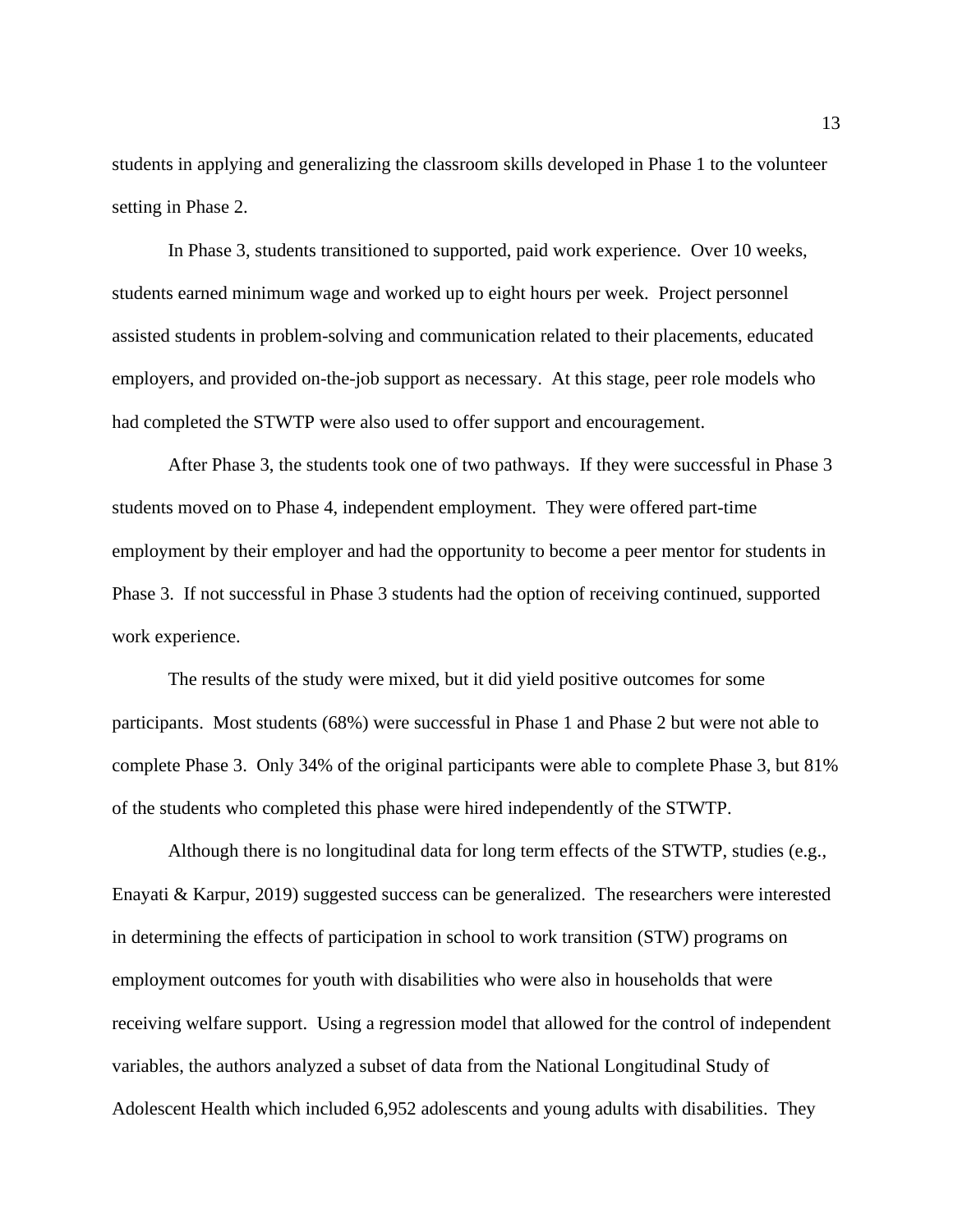concluded that youth with disabilities who participated in an STW program while in high school were 8% more likely to be employed as an adult than individuals with disabilities who did not participate in an STW program.

# **Post-Secondary Transition Exposure and Opportunities**

Wagner, Newman, and Javitz (2017) examined the relation between taking career and technical education (CTE) courses in high school and the post-high school employment status of individuals with emotional disturbances (ED). They used a subset of data from the NLTS2. To be included in this study, a participant needed to qualify for and receive special education services under the ED label, to attend a public high school, and to have at least one parent or student participate in an interview/survey after leaving high school. Of the 11,000 high school students included in the NLTS2, about 350 youth met the criteria to be included in this study. Of these participants, 76% of these individuals were male, and 59.4% were white.

To determine if CTE courses had been taken in high school, student transcripts were used. The CTE information from the transcripts was coded using a dichotomous variable that indicated if an individual had taken at least one general CTE course while in high school, or if the individual had taken a concentration of four of more occupationally specific courses. Researchers were interested in determining the employment outcomes for individuals within the first 2 years of leaving high school, and then any time between 2 and 8 years after leaving high school to determine the short- and long-term effects of having taken CTE courses.

The propensity score method was used to determine the predicted probability of the variables of interest using a weighted logistic regression model. Approximately 90% of high school students with ED took CTE courses while in high school, but only 25% took a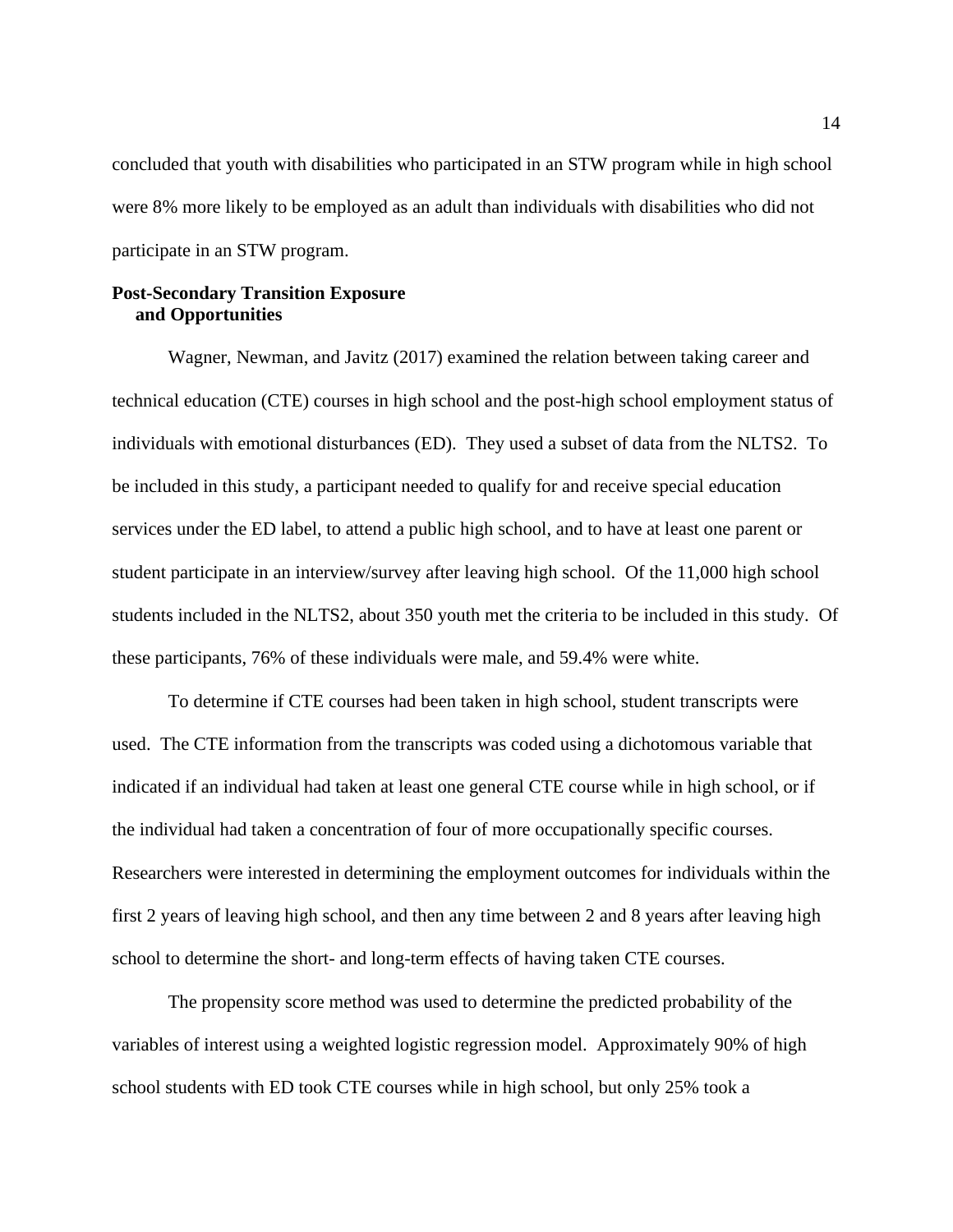concentration of four or more occupationally specific CTE courses. The results were mixed and indicated that students who took a concentration of CTE courses had significantly higher odds of being employed within the first two years of leaving high school; however, these results were not sustained in the 2 to 8-year period after high school. Taking fewer than four CTE courses did not have a statistically significant effect on whether or not an individual was employed. The results of this investigation demonstrate that students with ED who take at least four occupational-specific CTE courses while in high school have higher odds of gaining employment upon exiting high school. The authors further argue that for students to take such a concentration of classes, transition planning should start early in a students' career to accommodate the time needed to take such courses.

Cimera, Burgess, and Bedesem (2014) supported early transition planning. The authors investigated the effects of transition planning beginning at age 14 or age 16 on post-secondary work outcomes for individuals with intellectual disabilities. Using data from the Rehabilitation Services Administration, the researchers randomly identified two identical groups of 7,520 people. The variables of age, gender, ethnicity, level of education, severity of disability, and primary and secondary disability were controlled so that each of the two sample groups would have the same characteristics. The independent variable in this study was the age by which transition had to be addressed on the individual's IEP—either age 14 (the "early transition" group) or age 16 (the "later transition" group). Data from 2006-2009 were analyzed.

In each year examined, the group of individuals from the early transition group were significantly more likely to be employed than individuals from the later transition group. Individuals with intellectual disabilities who start transition planning by age 14 are significantly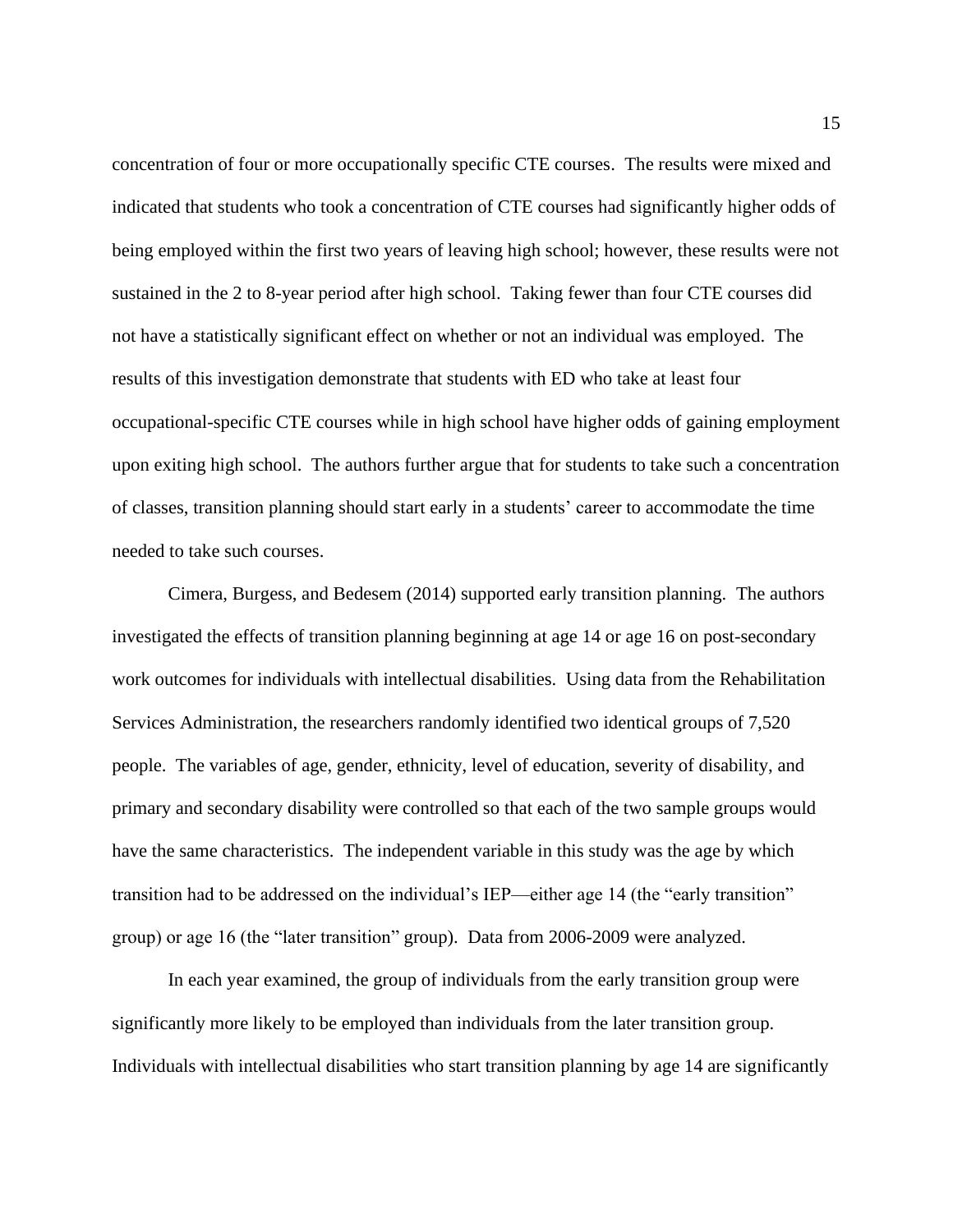more likely (74.3%) to have post-high school employment than those who start transition planning at age 16 (57.8%).

Cimera et al. (2014) had replicated a study done by Cimera, Burgess, and Wiley in 2013, which examined the effect of the age of transition planning in individuals with Autism Spectrum Disorder. The results of that study also indicated that individuals who lived in states that mandated transition planning by age 14 were more likely to be employed than individuals who lived in states that mandated transition planning by age 16.

June, Osmanir, Kortering, and Zhang (2015) examined the effects that participating in Vocational Rehabilitation (VR) programs had on individuals with disabilities. The purpose of Vocational Rehabilitation is to implement employment-related services (i.e., job readiness training, job placement assistance, etc.) to individuals with disabilities. The researchers sought to determine whether or not participation in VR affected employment outcomes. The authors used data from the Oklahoma Department of Rehabilitation Services (ODRS) database, which included 7,587 individuals who had applied for services between 1981 and 2012. A majority of these individuals (72%) were high school-aged when they applied for and received VR services.

Using statistical measures, the researchers determined that the age of the individual when starting the VR program and the length of attending the VR program had a positive impact on employment outcomes, indicating that the younger the participant was when starting VR and the longer they were in the program, the more successful they were as adults. The authors suggest that support from VR is important in helping individuals with disabilities transition from the high school to post-high school setting but recognize that limited research has been done to support this claim.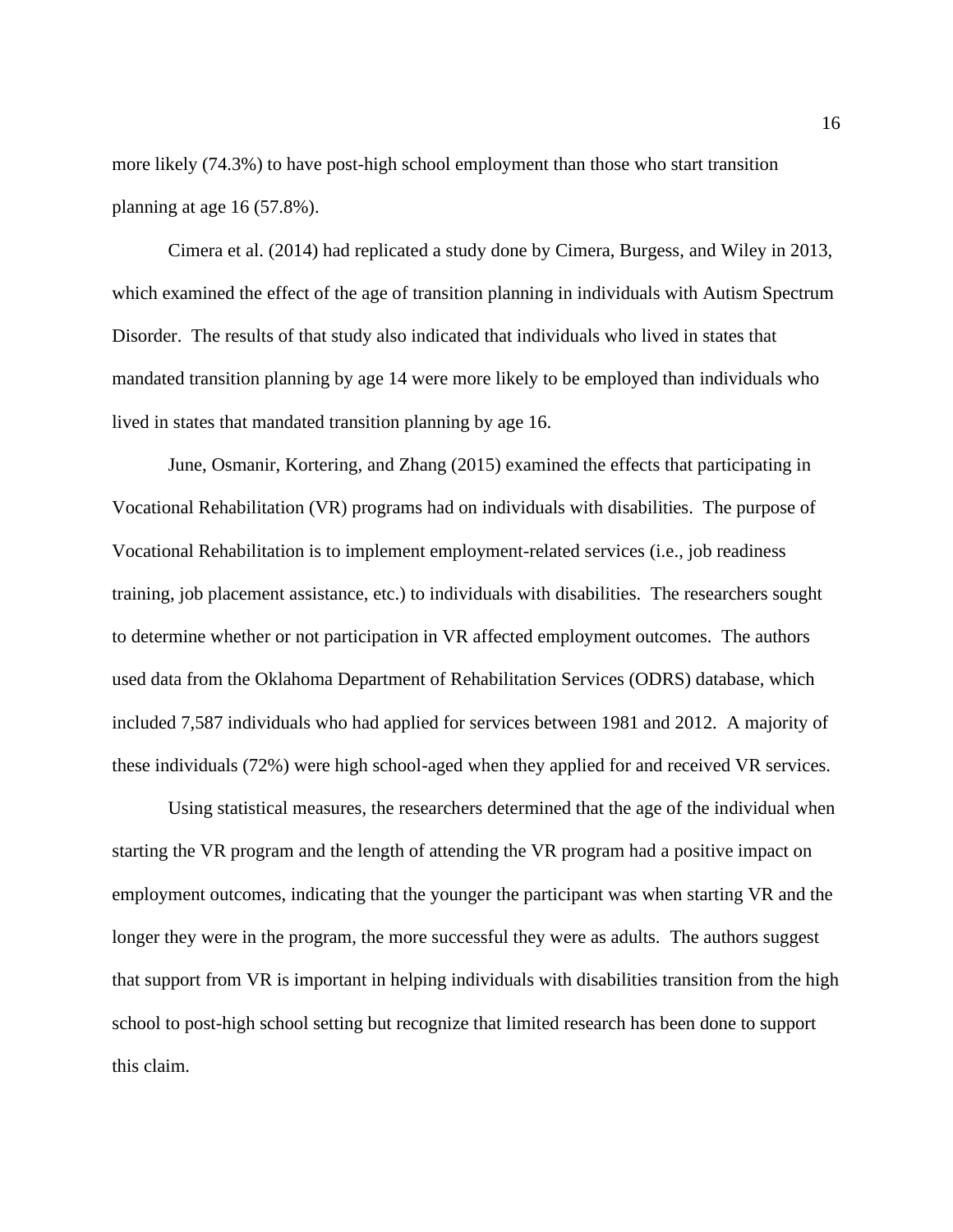#### **Employer, Student, and Parent Opinions**

Employers, students, and parents have perceptions and opinions regarding the success of transition programs for individuals with EBD. Walsh (2010) sought to identify the components that employers believed necessary in providing and implementing effective transition programs for high school students with EBD. Walsh interviewed seven employers in eastern Pennsylvania who worked with students with EBD in an on-site job training setting. She used a phenomenological approach to collect qualitative research and deduce the meaning of the employers' perceptions. The employers had between two and 35 years of experience at their current jobs. Two of the job sites had established on-site training programs for more than a decade, and the other five had programs that had been created within the past few years. Consultants from each of the 29 Pennsylvania Intermediate Units were sent surveys. Of the 29 regions, consultants from 10 regions responded to the survey. Eight out of 10 of those regions had specific transition programs for the population of interest. For the convenience of the researcher, four regions were chosen.

Consultants from each region were contacted, and the researcher took recommendations from each consultant in order to acquire subjects. Ultimately, the seven employers that were chosen were from job sites including a nursing home, a college dining hall, a retail store, a music store, a bakery, a candy company, and an auto club. The researcher met each employer at their respective job sites and conducted hour long, four-segment interviews that took place over 1 day. The first interview segment was to determine background information about the job sites. The second interview segment investigated the training program that both students and employers followed. The third explored factors that affected student performance, and the fourth examined which qualities determined that one student was more effective than another. The researcher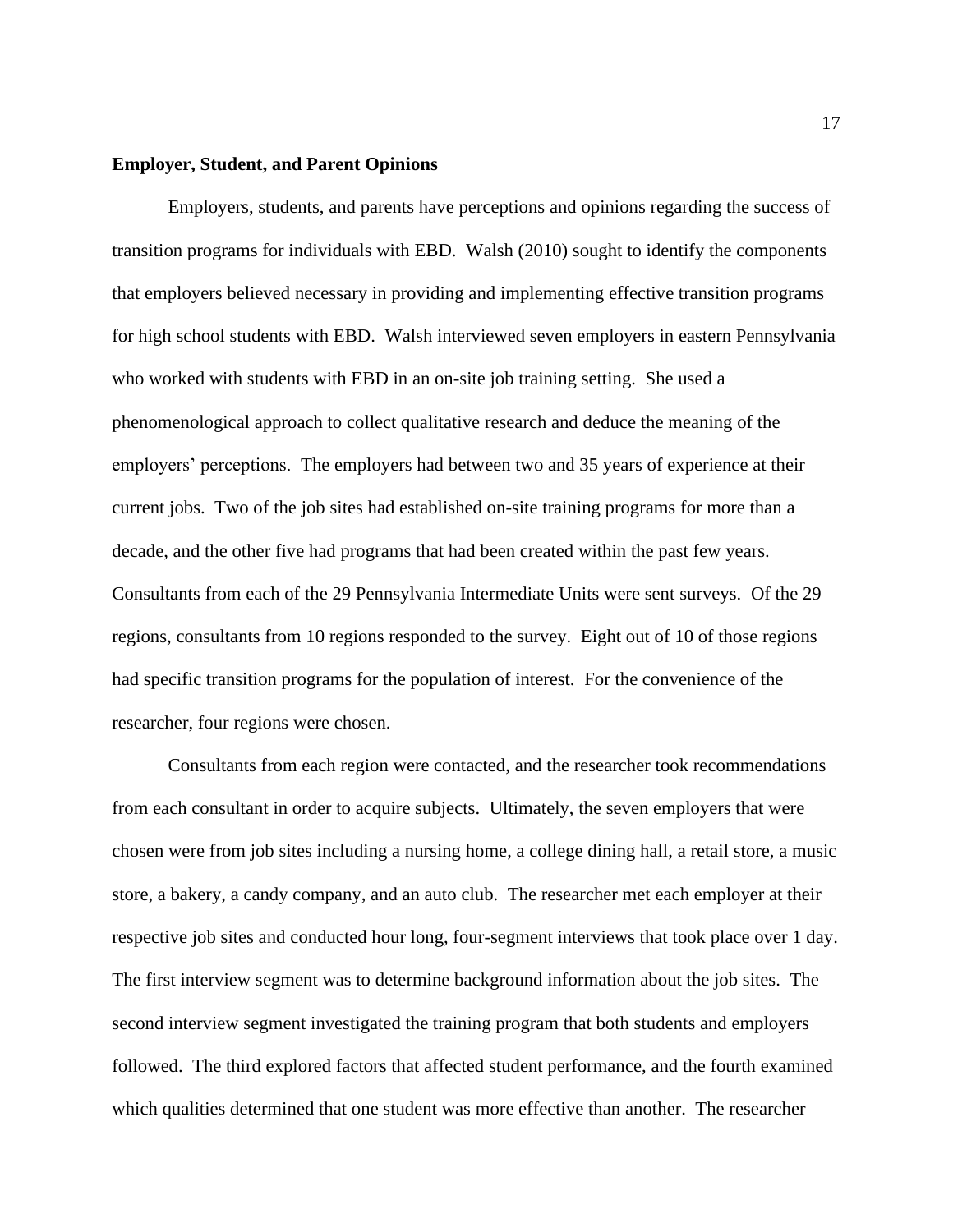used a semi-structured protocol to interview each employer and a professional transcriptionist transcribed each tape-recorded interview.

Comparative analysis was used to recognize patterns within the data to cluster them into categories. Foci included two questions. The first question was: "What components make a transition program successful for students with emotional disturbances?" The second question was: "Do the current educational programs adequately serve students with emotional disturbances?" (Walsh, 2010, p. 129)

The employers reported several factors that contribute to program efficacy. First, a transition program should provide students and employers with a thorough introduction to the program. Second, orientation, communication, and collaboration between the job site and school are crucial. Third, issues related to pay for students and provisions for transportation of students between work and school must be resolved. Employers shared that the current strengths of programs were that many students gained full-time employment as a direct result of the training program and that students improved their skills and self-confidence.

Stein, Connors, Chambers, Thomas, and Stephan (2016) evaluated the effectiveness of the Healthy Transitions Initiative (HTI) program in Maryland as reported by youth, parents/guardians, and HTI staff. The goal of the HTI program is to improve outcomes for transition-age youth. Youth with EBD between the ages of 16 to 25 participated in the HTI program. Among other services such as social skills coaching and educational support, participants engaged in Supported Employment.

External evaluators conducted a longitudinal program evaluation using quantitative and qualitative means. Youth, parents/guardians, and HTI staff were each given two interviews by the evaluation team. The interviews were conducted in a group format and lasted 60 to 130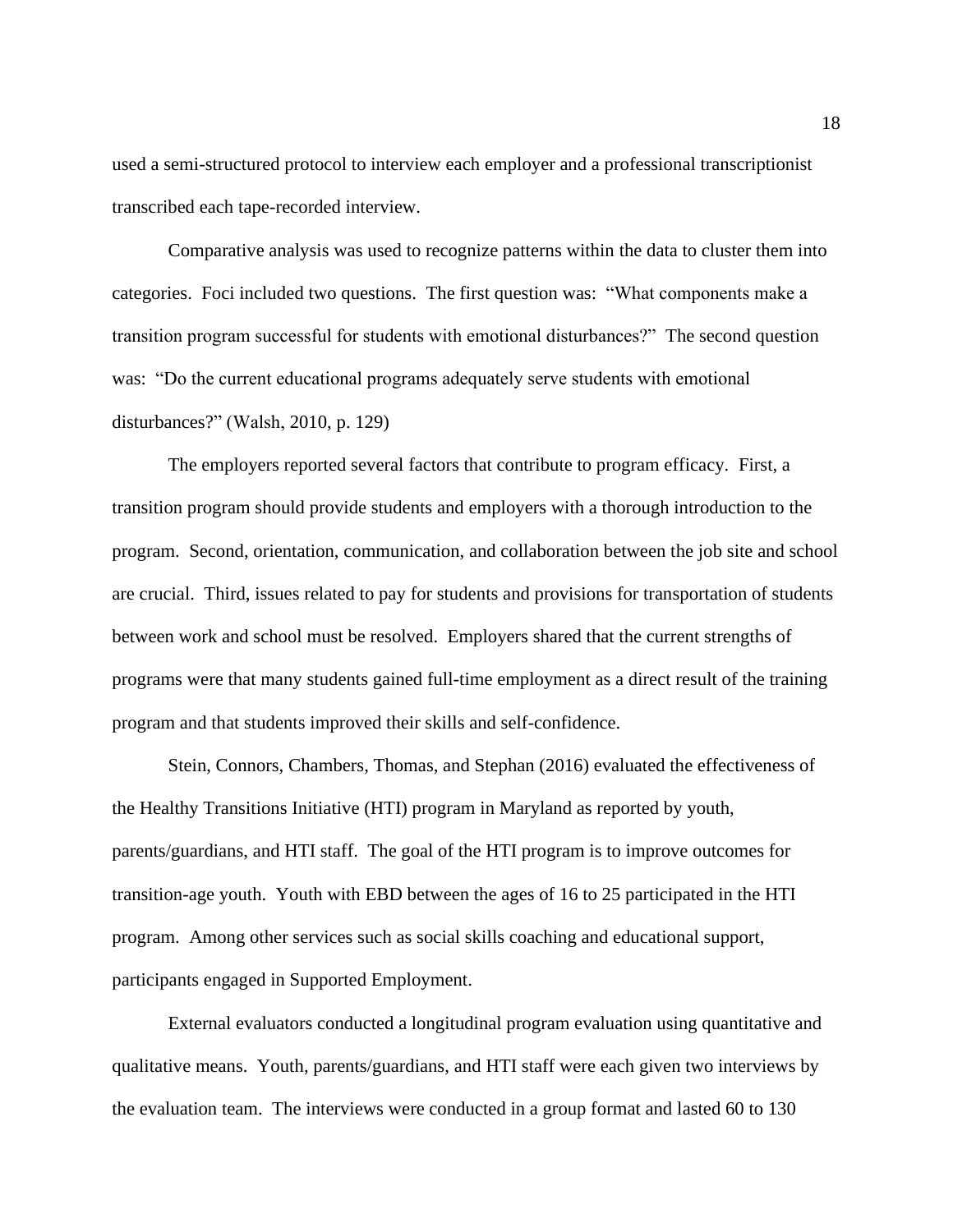minutes. Eleven youth, seven parents/guardians, and six HTI staff members participated in the interviews. The protocol used for conducting interviews contained seven to nine open-ended questions. Transcripts from the interviews were analyzed using ATLAS.ti, which identified codes and categories based on the answers given.

One of the categories that emerged after data analysis was completed was beneficial program components and characteristics. Participants identified that comprehensive case management was one of the keys to the success of the program. In addition, the importance of services being individualized and driven by each youth was also believed to be integral to the success of the program. Last, participants explained that the flexibility of case managers (being able to meet at non-traditional times and locations) was important in the success of the program.

School-to-work programs have been found to be effective for students with disabilities. In addition, having a high school program that involves a concentration of CTE classes has also been determined to increase the likelihood of adult employment for individuals with EBD. Access to VR services has also been shown to have positive employment outcomes for individuals with disabilities. Employers, youth, program staff, and parents/guardians also offered their perceptions regarding the successful transition from high school to adult employment.

# **Barriers to Success**

While reviewing strategies and interventions that can increase success for individuals with EBD, several barriers were also identified in the literature. Such barriers were the rate of service receipt, student perceptions and knowledge of their skills and needs, and teacher training. Parents, students, and employers also identified what they saw as barriers.

#### **Rate of Service Receipt**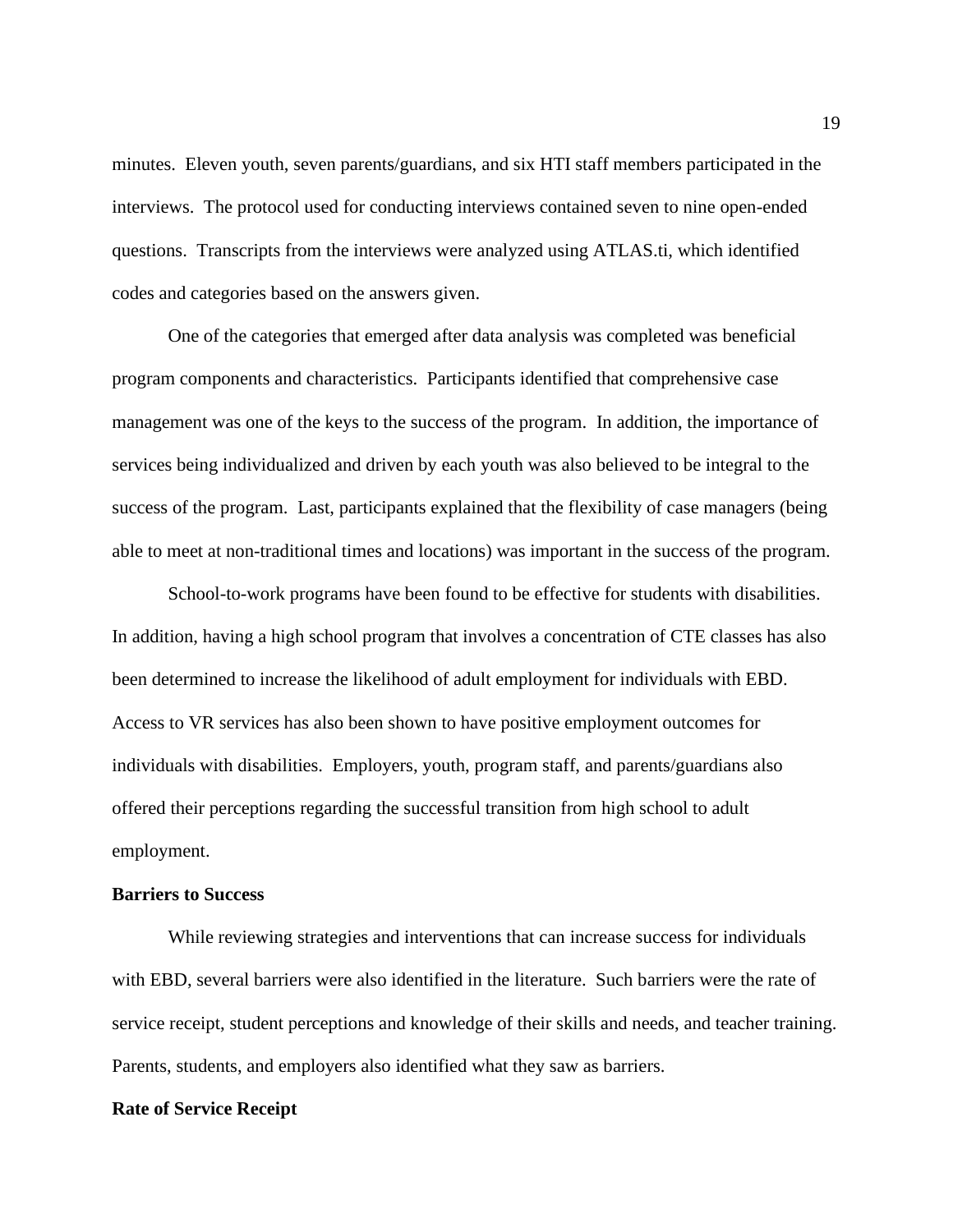Although there are strategies and interventions proven to have positive impacts on individuals with EBD, there are also barriers to success. Wagner, Wei, Thorton, and Valdes (2016) examined the rate in which individuals with emotional disturbances (ED) received services provided by school districts during high school and up to 8 years after exiting high school. Using sample data from the NLTS2, researchers isolated individuals who received special education services under the ED label while attending a public high school. These individuals had to have data on service receipt reported at least once during high school and once post-high school. Out of the over 11,000 students included in the NLTS2, 550 individuals met the criteria set for the focus of this study.

The sample used in this study was 74% male and 62.2% white, with a mean age of 17.1 while they were in high school. On average, the individuals from this sample had been out of high school for 4.5 years by the time the last data point was collected. Parents—followed by the sample population themselves, once they no longer lived with parents—reported via telephone interview or mail questionnaire the number and type of services received both in and out of high school. The types of services students reported receiving were mental health services/ counseling, vocational services, case management, in-home or in class-aide, special transportation, medical/health services related to disability, occupational therapy, none, speech and language, and/or educational assistance. Data were weighted to represent the full population of youth with ED.

The researchers used the SAS PROC SURVEY Taylor Series Linearization method to address the sampling design and account for standard errors. Statistical measures were used to identify the significant differences between the receipt of services while in high school versus the receipt of services received after high school. Results indicated that overall, individuals with ED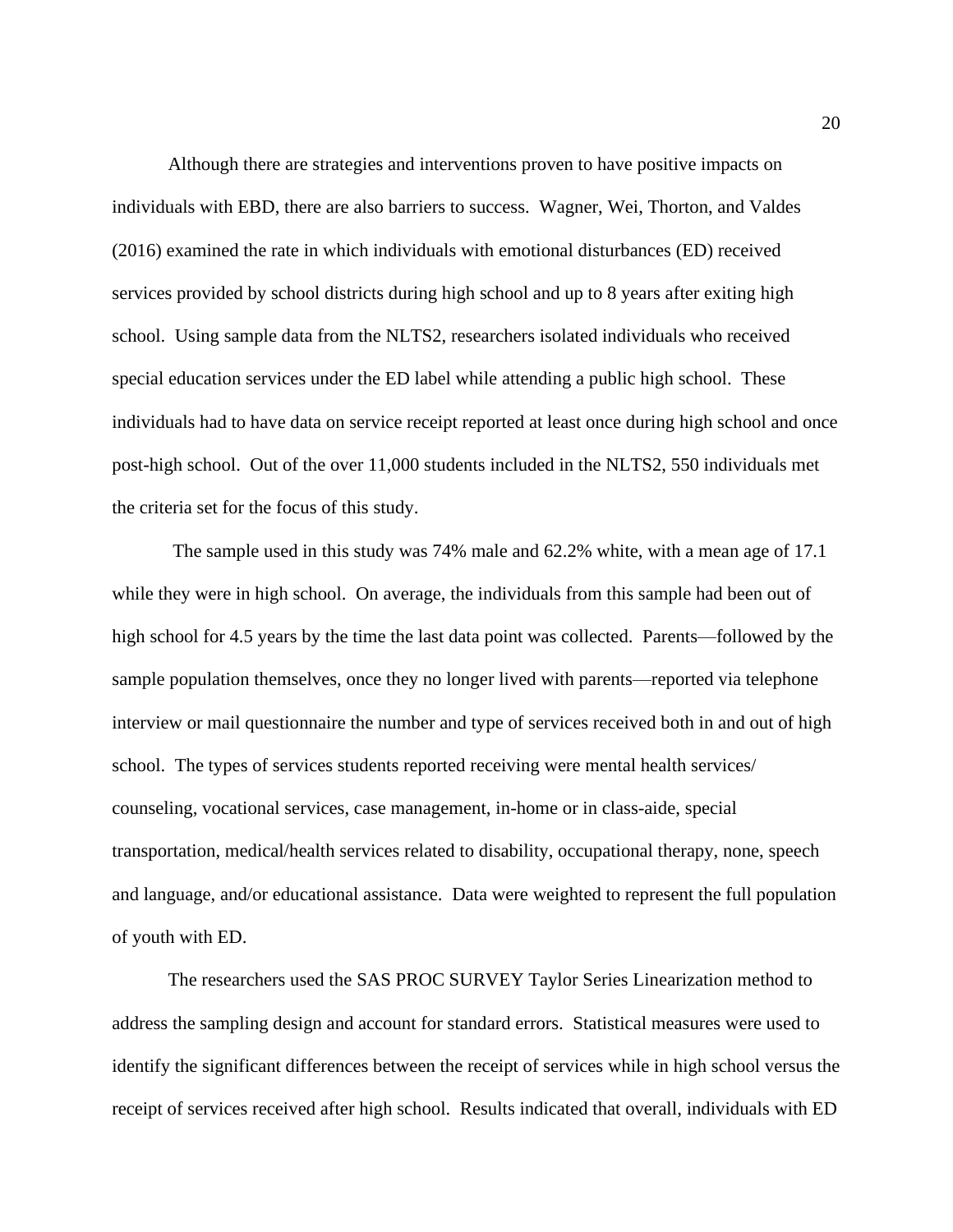received significantly fewer services after exiting high school. Approximately 83% of students with ED reported having received services while in high school, with only 66.2% of these individuals receiving services after high school.

The most significant decreases in the rate of service receipt were in the areas of case management, in-home or in-class aides, special transportation, and speech and language services. In addition, a significantly higher number of parents and individuals with ED reported having problems getting information about the availability and eligibility of service requirements after high school than in high school. Individuals with ED reported being further impacted by not being eligible for services once exiting high school, with 8.3% of these individuals reporting that they no longer qualified for services.

In the discussion section of this study, authors address data from the NLTS2 that indicates that 54.2% of youth with ED who were enrolled in a postsecondary school revealed that they did not believe they had a disability. The authors speculate that this lack of self-awareness is an obstacle that could keep these individuals from accessing services.

# **Student Perceptions and Knowledge of Transition-Related Skills and Needs**

Students' lack of self-awareness with regard to their disability, as well as their related strengths and needs, were studied by Carter et al. (2009). Researchers were interested in determining the extent to which, if any, transition assessments filled out by educators, parents, and youth with disabilities deviated from one another with regard to the students' strengths and needs. The study sample was 160 high school students with EBD or Learning Disabilities (LD). Specifically, 59 of the students qualified for special education services under the EBD label and the remaining 101 qualified as LD, with the mean age being 17.2 years old. Most participants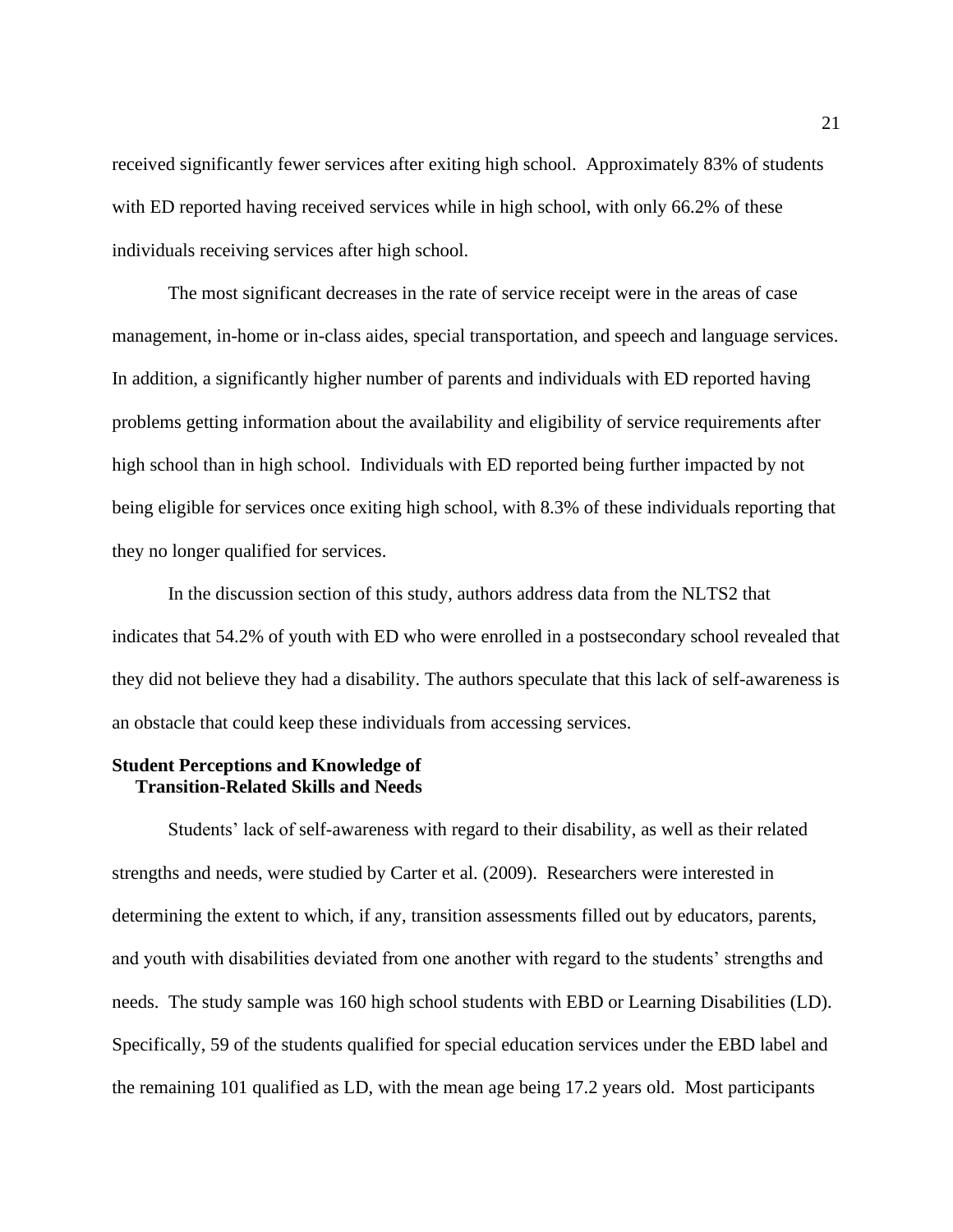were male (68.8%). The authors noted that the sample was overrepresented by European Americans when compared to the national population of students with these disabilities. There were 99 teachers with roles of special educator, general educator, case manager, or related service provider who participated in this study, with a vast majority being special educators (90.9%). Participants attended or worked at one of 29 public schools in a Midwestern state.

The Transition Planning Inventory (TPI) was used to assess transition-related strengths and needs. The TPI is a formal tool that is made up of 46 items related to employment, further education and training, daily living skills, leisure activities, community participation, health, selfdetermination, communication, and interpersonal relationships. Answers are recorded on a 6-point Likert-type scale, with 0 being "strongly disagree" and 5 being "strongly agree." Parents, students, and teachers were asked to fill out the form with regard to the individual student's strengths and needs. Out of the sample population of 160 students, 69 complete assessments (forms completed by parents, students, and teachers) were returned.

To analyze the results, researchers used two-way mixed analysis of variance to determine differences in responses by each respondent (parent, teacher, or student). Results indicated that across all nine domains assessed, student ratings were significantly higher than both parent and teacher ratings. The results of teachers and parents did not differ significantly. This study demonstrates that students have higher perceptions of their transition-related abilities than their parents and teachers, and this could result in them not accessing support services as they transition to the post-secondary setting.

Harrison et al. (2017) investigated student knowledge of the IEP process and postsecondary goals. First, they examined the extent to which students with disabilities participated in the IEP process. Second, they determined if students had knowledge of their post-secondary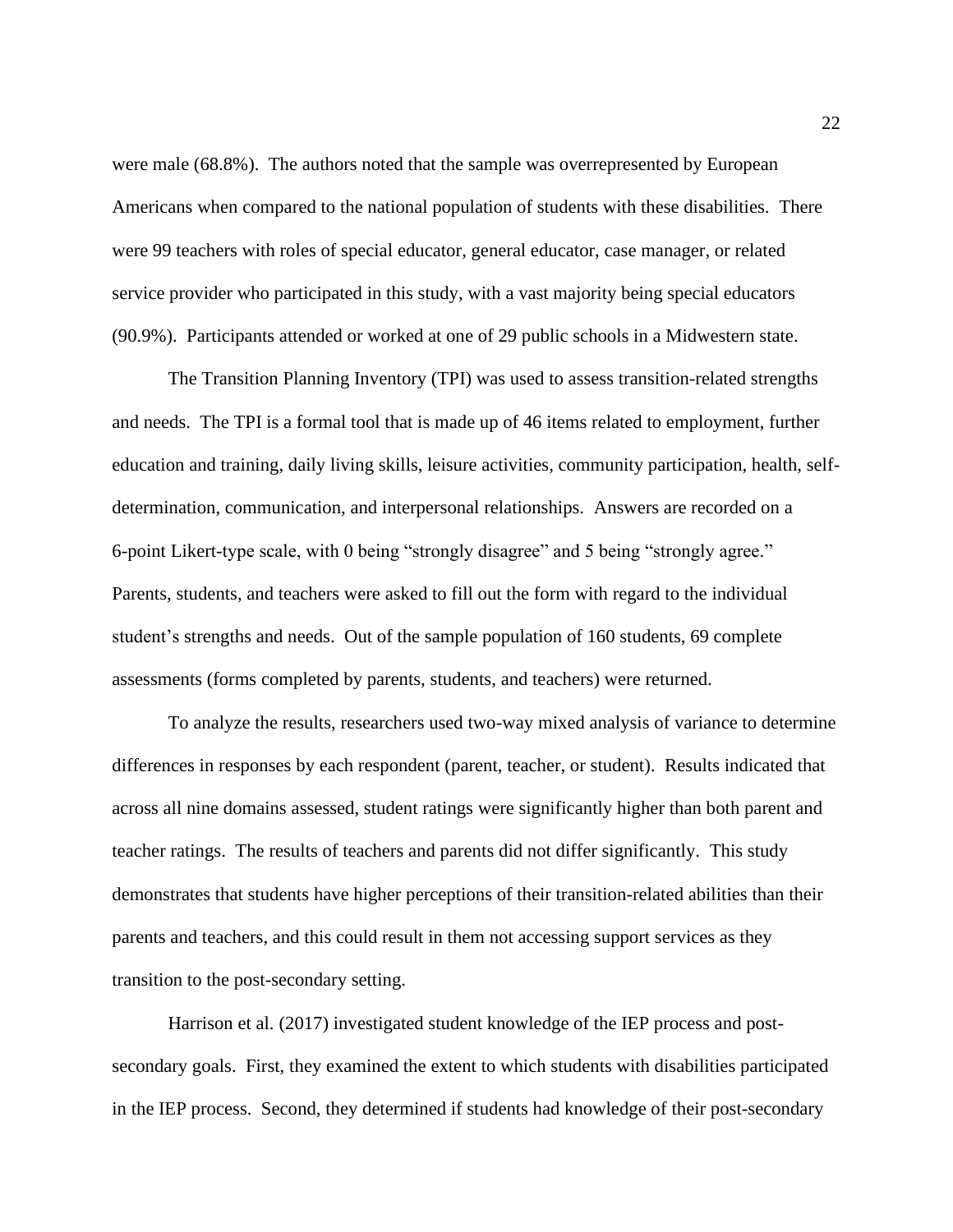employment and training goals on IEPs. Then, they evaluated the extent to which there was agreement between the students' post-secondary IEP goals and the actual plans of the student.

Although this study was not limited to individuals with EBD, each participant did have social, emotional, or behavioral problems. Researchers used data from a larger study completed by the *Center for Adolescent Research in Schools—CARS.* This larger data set included students from 54 high schools across the states of Kansas, Missouri, Ohio, Pennsylvania, and South Carolina. Individuals included in the study experienced social, emotional, and behavioral difficulties as reported by parent and teacher ratings. To be included in this study, participants needed to be between the ages of 14 and 18, be on an IEP, and have completed *CARS Transition Survey.* A total of 93 students met these criteria.

Students were given the *CARS Transition Survey- Student Version* interviews by project personnel*.* Each survey contained six items—three "yes" or "no" questions and three short answers. The authors of this study coded interviews into a coding document that was dependent on individual responses. Results indicated that 73% of students attended IEP meetings. However, only 59% of students reported that they could list their post-secondary IEP goals as stated in the IEP. Of this, only 33% of the student responses matched what was written on the IEP. In addition, only 38% of students expressed that their current post-secondary employment goals matched what was listed on their IEP. The authors conclude that student participation in the IEP process is limited and that the planning for post-secondary employment is deficient due to student plans and knowledge not matching with what is written on the IEP.

## **Employer, Student, and Parent Opinions**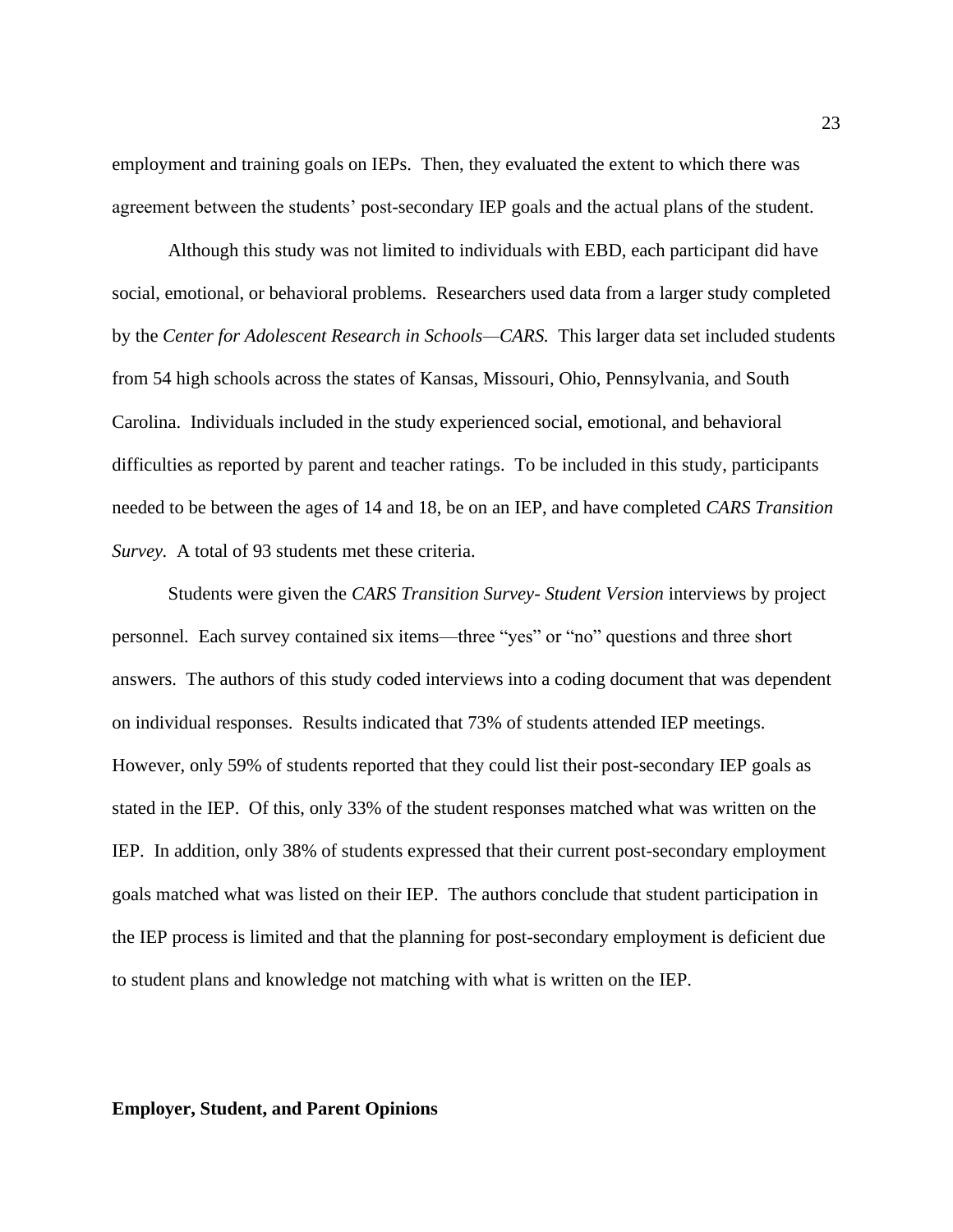Walsh (2010) also examined areas employers felt needed refinement. Employers reported that to increase success more businesses in the area needed to be involved and that students should be matched with jobs in an area of interest. In addition, they felt that there was a need for clarification of the roles and responsibilities for both employers and employees. They also felt that employers need to be prepared for difficult situations that they may encounter when working with students with EBD.

The recommendations of parents and students for program improvements are also included by Stein et al. (2016). The participants completed interviews on the HTI program and shared their opinions on beneficial program components and recommendations for enhancement. Participants indicated there should be more social activities for youth to develop friendships and more support and information for caregivers regarding resources. Additionally, parents and students felt there was a need for increased resources, particularly program personnel.

### **Teacher Training**

Morningstar and Benitez (2013) sought to determine which variables are likely to influence the frequency in which special educators engage in transition-related planning, activities, and services with their students. Using a database of 35,000 secondary special educators from 31 states, 1,800 participants were randomly selected from four disability groups (LD, EBD, Intellectually Disabled, and non-categorical high incidence). The rate at which teachers were chosen from each disability area matched the proportion as listed by the Department of Education in 2008. To collect data, the researchers created the *Secondary Teachers' Transition Survey* (STTS), which comprised of 46 questions that fell into one of the following domains: *Instructional Planning, Curriculum and Instruction, Transition Planning, Assessment, Collaboration,* and *Additional Competencies.* Questions were answered using a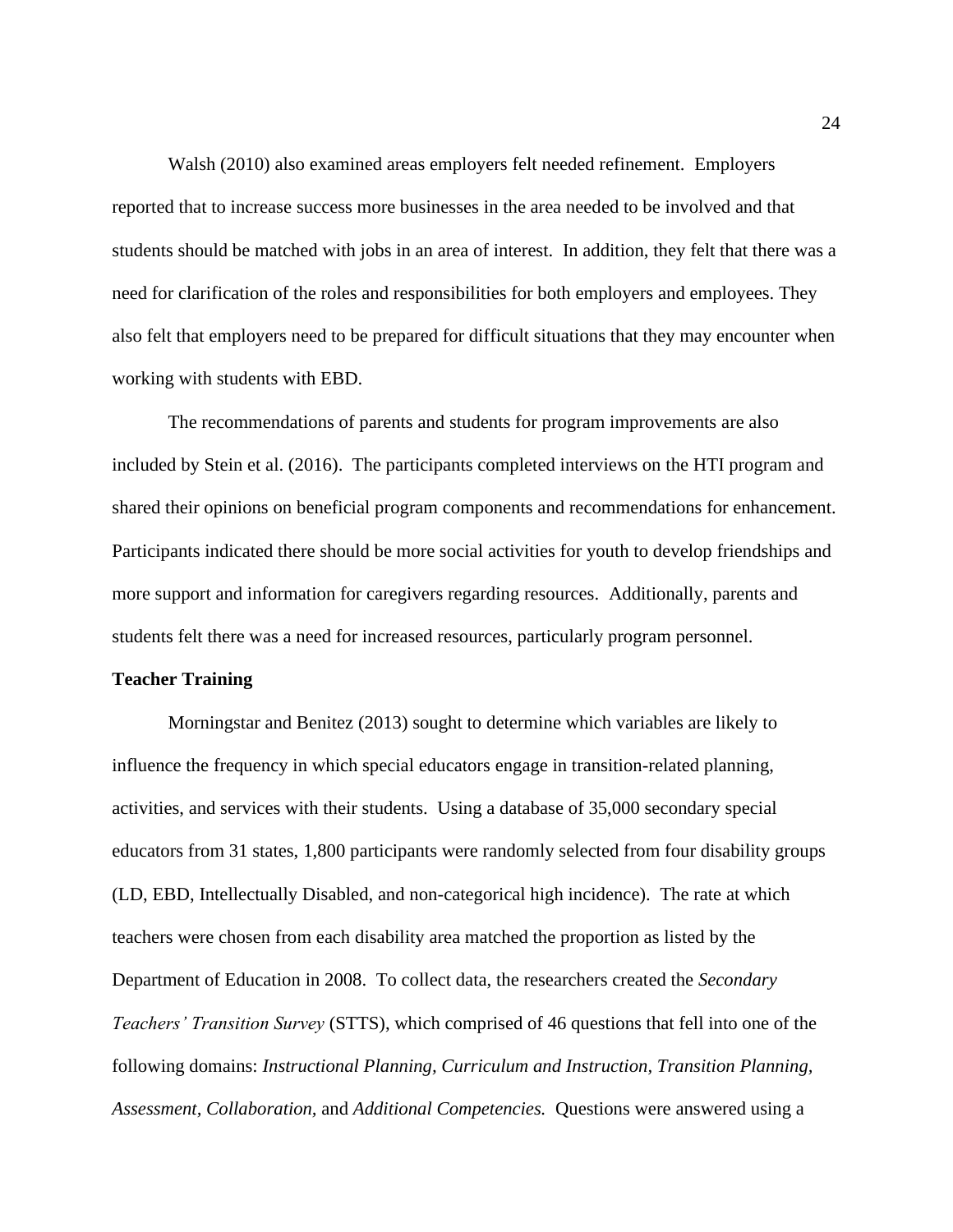4-point Likert-Type scale, with 1 being *never* or *very underprepared* and 4 being *frequently* or *very prepared.* Survey packets that included the STTS form and a cover letter explaining the study were mailed to participants. There were 557 valid surveys returned.

The average number of transition-related college courses taken per respondent was 1.07. Outside of college, the average number of transition-related professional development hours received by each staff member was 28, with each staff member having taught for an average of 17 years. This amounts to an average of 1.64 hours of transition-related staff development per year. Moreover, 14% of respondents reported that they had not ever attended any professional development regarding transition. Regarding the level of preparation received to conduct transition-related activities, respondent answers fell between *somewhat unprepared* to *somewhat prepared*. The frequency with which transition activities were conducted with students fell in the *rarely* to *occasionally* range. There were significant, positive correlations between the variables of frequency of performing transition activities, perceptions of teacher preparation, and preparation experiences. This indicates that the more preparation experiences a teacher had and the more prepared they perceived themselves to be, the more likely they were to engage in a transition-related activity with students.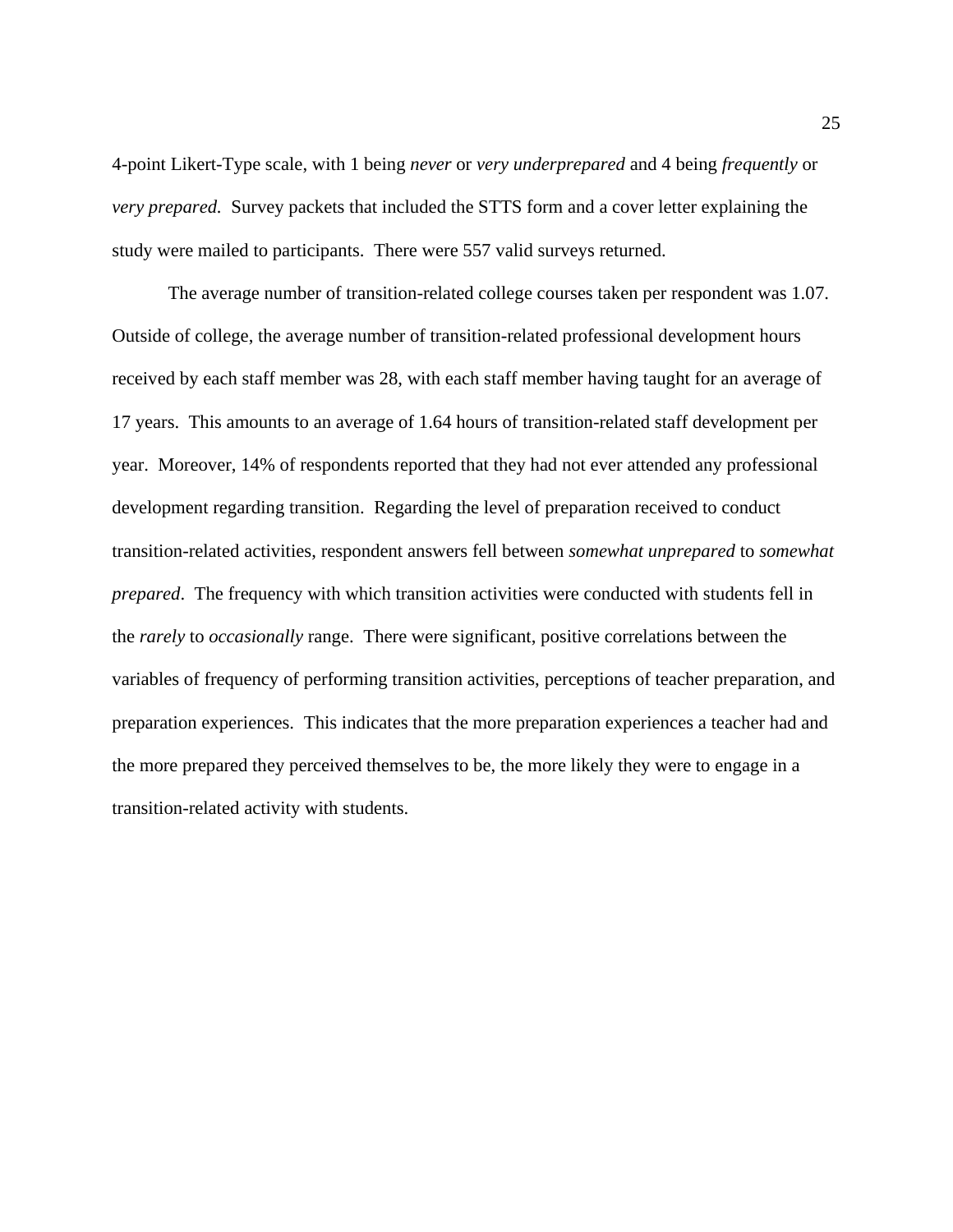# **Table 1**

# *Summary of Chapter 2 Findings*

| AUTHOR(S)                                  | <b>STUDY</b><br><b>DESIGN</b> | <b>PARTICIPANTS</b>                                                                                                                                                                                                                                    | <b>PROCEDURE</b>                                                                                                                                                                      | <b>FINDINGS</b>                                                                                                                                                                                                                      |
|--------------------------------------------|-------------------------------|--------------------------------------------------------------------------------------------------------------------------------------------------------------------------------------------------------------------------------------------------------|---------------------------------------------------------------------------------------------------------------------------------------------------------------------------------------|--------------------------------------------------------------------------------------------------------------------------------------------------------------------------------------------------------------------------------------|
| Carter, Trainor,<br>Sun, & Owens<br>(2009) | Quantitative                  | 59 adolescent<br>students with EBD<br>and 101 students<br>with LD, 99<br>teachers, parents                                                                                                                                                             | Parents, teachers,<br>and students were<br>given the <i>Transition</i><br>Planning Inventory<br>(TPI), which<br>consists of 46-items<br>related to transition<br>skills and behaviors | Students rated themselves<br>significantly higher in their<br>abilities than teachers or<br>parents across all transition<br>9 domains on the TPI.<br>Parent and teacher ratings<br>did not differ significantly<br>from each other. |
| Cimera,<br>Burgess, &<br>Bedesem (2014)    | Quantitative                  | 7,520 young adults<br>with intellectual<br>disabilities from<br>states where<br>transition planning<br>starts at age 14 and<br>7,520 young adults<br>with intellectual<br>disabilities from<br>states where<br>transition planning<br>starts at age 16 | Data from the<br>Rehabilitation<br><b>Services</b><br>Administration were<br>analyzed using<br>statistical measures                                                                   | Individuals from states<br>where transition planning<br>starts at age 14 are<br>significantly more likely to<br>become employed as adults<br>than those from states where<br>transition planning starts at<br>age 16.                |
| Enayati &<br>Karpur (2019)                 | Quantitative                  | A subset of data<br>from the National<br>Longitudinal Study<br>of Adolescent<br>Health, which<br>included 6,952<br>individuals,<br>adolescents, and<br>young adults                                                                                    | Data from the<br>National<br>Longitudinal Study<br>of Adolescent<br>Health were<br>analyzed using<br>statistical measures                                                             | Youth with disabilities who<br>participated in a School to<br>Work Program in high<br>school were 8% more likely<br>to be employed as adults<br>than their peers.                                                                    |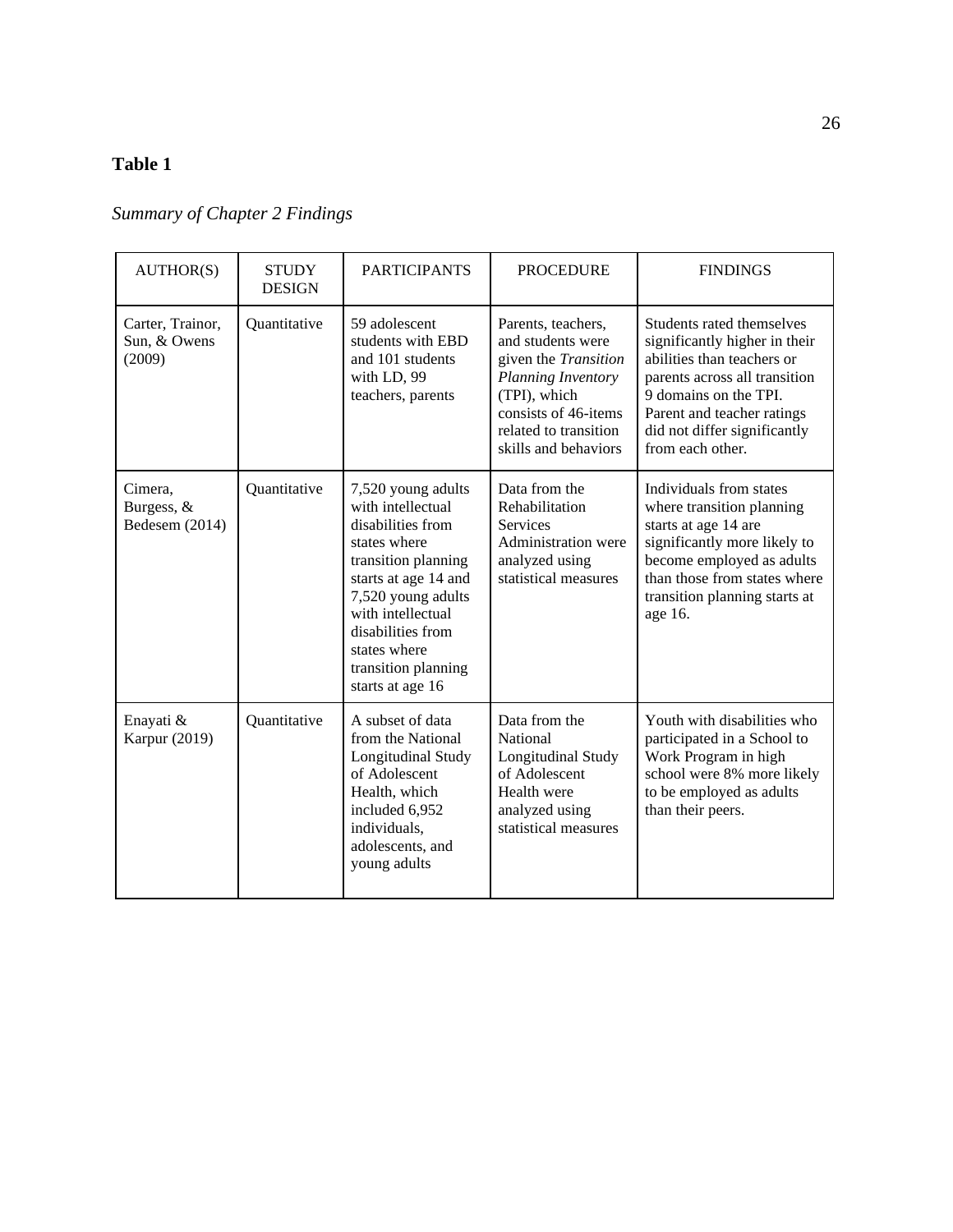Table 1 (continued)

| AUTHOR(S)                                             | <b>STUDY</b><br><b>DESIGN</b> | <b>PARTICIPANTS</b>                                                                                                  | <b>PROCEDURE</b>                                                                                                                                                                                                                                                                          | <b>FINDINGS</b>                                                                                                                                                                                                                                                                                                                                             |
|-------------------------------------------------------|-------------------------------|----------------------------------------------------------------------------------------------------------------------|-------------------------------------------------------------------------------------------------------------------------------------------------------------------------------------------------------------------------------------------------------------------------------------------|-------------------------------------------------------------------------------------------------------------------------------------------------------------------------------------------------------------------------------------------------------------------------------------------------------------------------------------------------------------|
| Harrison, State,<br>Wills, Custer, &<br>Miller (2017) | Quantitative                  | 93 parents and<br>students                                                                                           | Students were given<br>interview questions<br>that required "yes"<br>or "no" answers to<br>determine the degree<br>of knowledge and<br>involvement in the<br>IEP process and<br>transition goals.                                                                                         | 73% of students attended<br>IEP meetings, but 59% said<br>they could list their post-<br>secondary goals as written.<br>When questioned, 33%<br>could list the goal as written.<br>38% listed goals that did not<br>match the IEP.                                                                                                                          |
| Nochajski &<br>Schweitzer<br>(2013)                   | Quantitative                  | 47 teenaged students<br>with EBD who<br>attend a day<br>treatment program in<br>an urban area in<br>western New York | A program was<br>implemented in four<br>phases. Phase 1 was<br>school-based<br>learning, phase 2<br>was community<br>involvement, phase<br>3 was paid work<br>experience, and<br>phase 4 was<br>independent<br>employment.                                                                | While most students (91%)<br>were able to complete phase<br>1, this number dropped to<br>68% in phase 2. The biggest<br>drop was between phase 2<br>and phase 3, as only 34% of<br>students were able to<br>complete phase 3. Eighty-<br>eight percent of the students<br>that completed phase 3 were<br>hired on for independent<br>employment in phase 4. |
| Morningstar &<br>Benitez (2013)                       | Qualitative                   | 55 middle and high<br>school special<br>educators from 31<br>states across the<br><b>United States</b>               | Participants were<br>given the Secondary<br>Teachers' Transition<br>Survey, which<br>included 46<br>questions that<br>utilized a Likert-<br>type scale related to<br>transition planning,<br>assessment,<br>collaboration, and<br>instruction. Surveys<br>were mailed to<br>participants. | There were positive<br>correlations between the<br>variables of frequency of<br>performing transition<br>activities, perceptions of<br>teacher preparation, and<br>preparation experiences.                                                                                                                                                                 |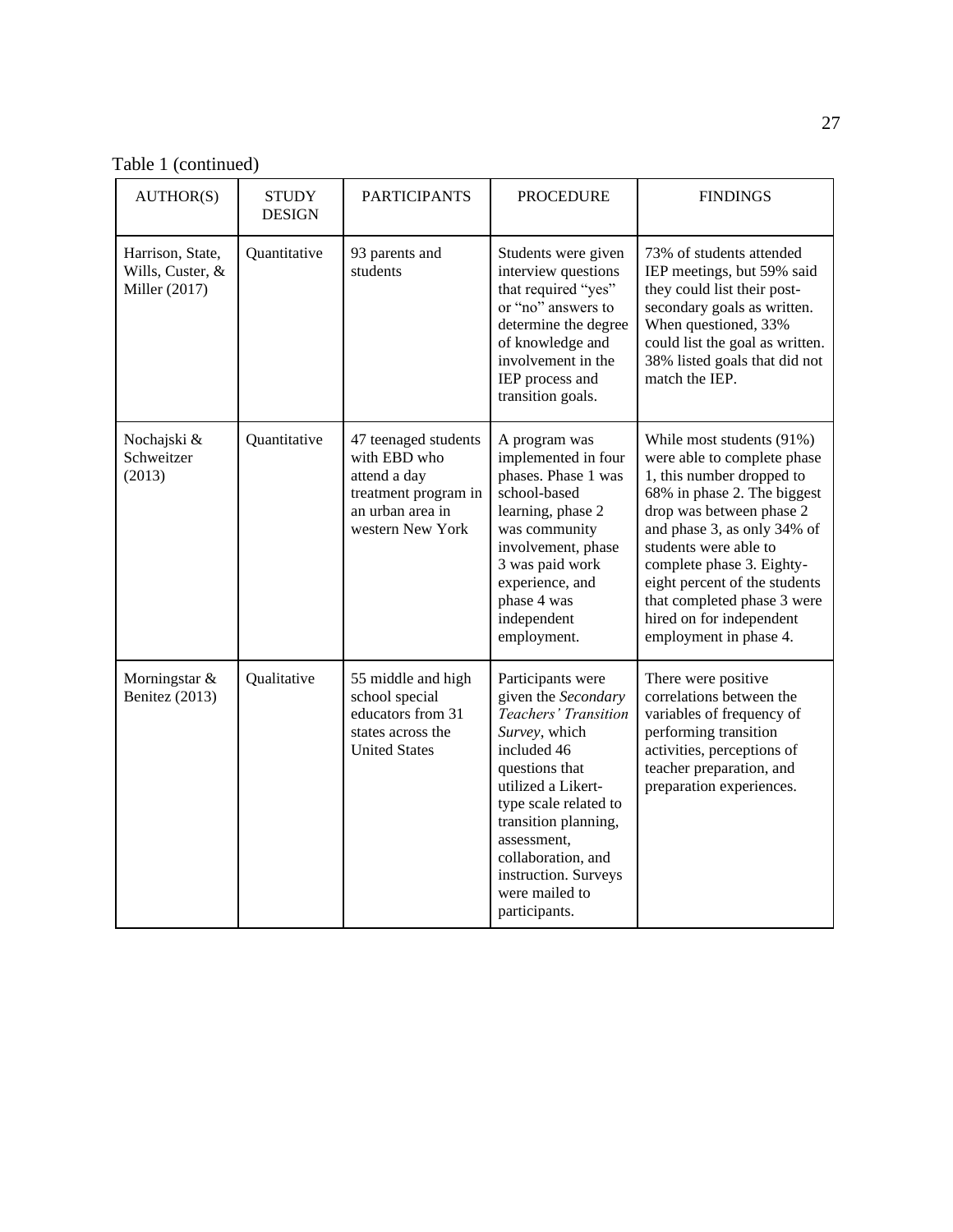Table 1 (continued)

| AUTHOR(S)                                                   | <b>STUDY</b><br><b>DESIGN</b> | <b>PARTICIPANTS</b>                                                                                                                                                                                                                                                                                          | <b>PROCEDURE</b>                                                                                                                                                                                                                                                   | <b>FINDINGS</b>                                                                                                                                                                                                                                                                                                                                               |
|-------------------------------------------------------------|-------------------------------|--------------------------------------------------------------------------------------------------------------------------------------------------------------------------------------------------------------------------------------------------------------------------------------------------------------|--------------------------------------------------------------------------------------------------------------------------------------------------------------------------------------------------------------------------------------------------------------------|---------------------------------------------------------------------------------------------------------------------------------------------------------------------------------------------------------------------------------------------------------------------------------------------------------------------------------------------------------------|
| Stein, Connors,<br>Chambers,<br>Thomas, &<br>Stephan (2016) | Qualitative                   | 11 primarily<br>teenaged youths, 7<br>parents/guardians,<br>and 6 staff members                                                                                                                                                                                                                              | Participants were<br>given interviews that<br>were between 60<br>and 130 minutes<br>long to determine<br>their thoughts and<br>opinions about<br>programming                                                                                                       | Beneficial program<br>components included<br>student-centered case<br>management provided by<br>adults who were caring,<br>flexible, and committed<br>Recommendations for<br>program enhancement<br>included providing more<br>opportunities for positive<br>social interaction and having<br>more personnel to help with<br>case management activities       |
| Wagner,<br>Newman, &<br>Javitz (2017)                       | Quantitative                  | A subset of data<br>from the NLTS2<br>was used.<br>Participants had to<br>qualify for services<br>under the EBD label,<br>attend a public<br>school, and had to<br>have taken at least<br>one CTE course in<br>high school. 350<br>individuals met the<br>criteria, and were<br>predominantly white<br>males | High school<br>transcript data were<br>analyzed using<br>statistical measures                                                                                                                                                                                      | Nine out of 10 students with<br>EBD took at least one CTE<br>course, but only 25% took a<br>concentration (four or<br>more). Those who had taken<br>at least four CTE classes<br>had significantly higher<br>odds of obtaining full-time<br>employment in the first two<br>years after high school than<br>those who took fewer than<br>four                  |
| Wagner, Wei,<br>Thorton, &<br>Valdes<br>(2016)              | Quantitative                  | 550 predominantly<br>white male<br>individuals with ED<br>who attended<br>secondary schools<br>and had data on<br>service receipt<br>reported at least one<br>time by parents<br>during high school<br>and at least one time<br>after high school                                                            | Telephone<br>interviews and<br>mailed<br>questionnaires were<br>given to parents and<br>students, once they<br>reached the age of<br>majority to<br>determine if they<br>had received<br>services after high<br>school, and how<br>hard it was to find<br>services | Students on average<br>received 2.6 services during<br>high school, but only 1.8<br>services after high school. In<br>the post-high school years, it<br>was significantly harder for<br>parents to find and qualify<br>for services. And lastly, the<br>longer students were out of<br>high school, the larger the<br>decrease in the receipt of<br>services. |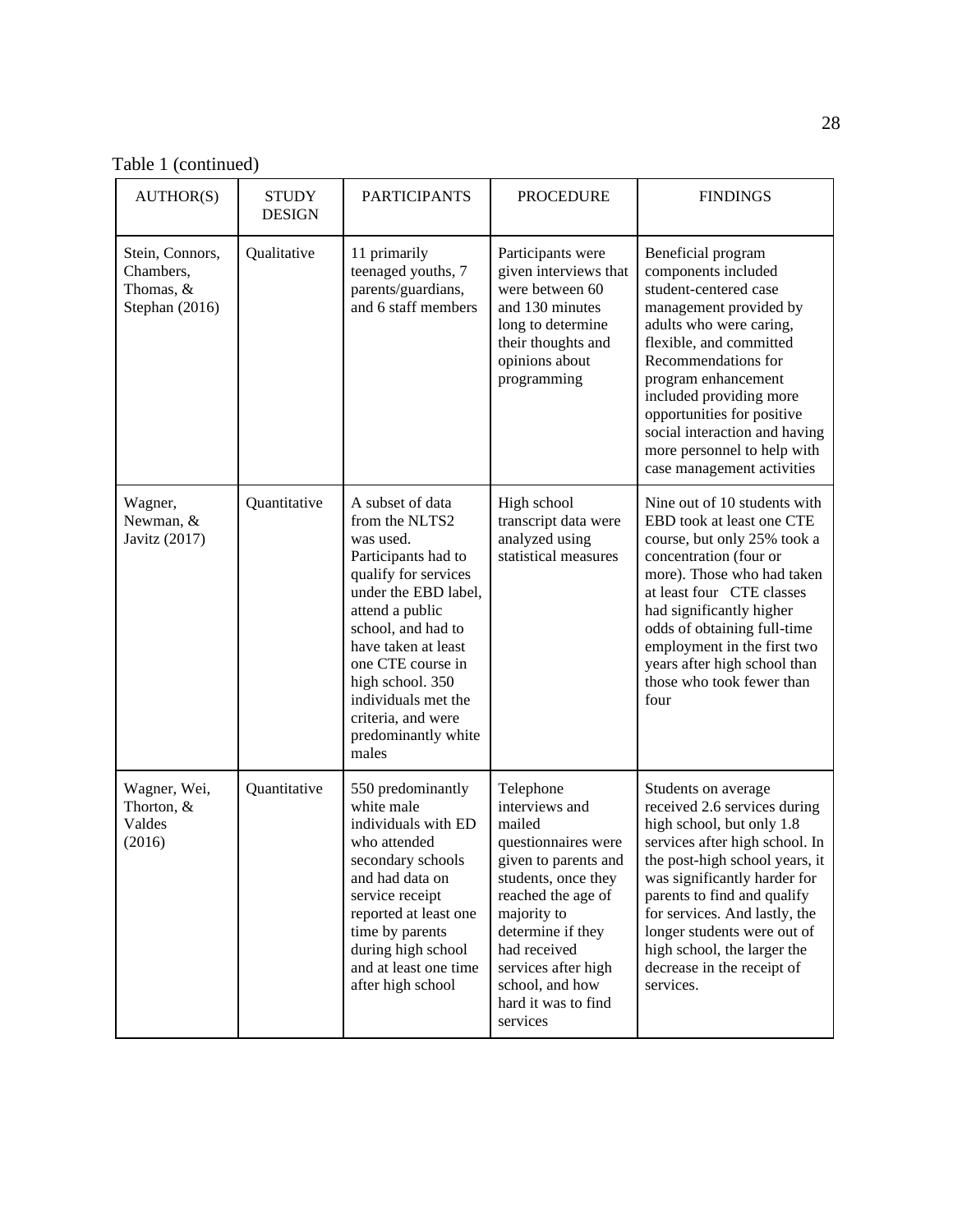Table 1 (continued)

| AUTHOR(S)    | <b>STUDY</b><br><b>DESIGN</b> | <b>PARTICIPANTS</b>                                                        | <b>PROCEDURE</b>                                                                                                                                                                                                                                                              | <b>FINDINGS</b>                                                                                                                                                                                                                                                                                                                                                                                                                                                                                                                                                                                                                                                        |
|--------------|-------------------------------|----------------------------------------------------------------------------|-------------------------------------------------------------------------------------------------------------------------------------------------------------------------------------------------------------------------------------------------------------------------------|------------------------------------------------------------------------------------------------------------------------------------------------------------------------------------------------------------------------------------------------------------------------------------------------------------------------------------------------------------------------------------------------------------------------------------------------------------------------------------------------------------------------------------------------------------------------------------------------------------------------------------------------------------------------|
| Walsh (2010) | Qualitative                   | 7 employers from<br>seven separate job<br>sites in Eastern<br>Pennsylvania | <b>Employers</b> were<br>interviewed by the<br>researcher in 4<br>segments that took<br>place on one day<br>over approximately<br>one hour.<br>Comparative<br>analysis was used<br>for cross-case<br>responses and<br>thematic analysis<br>was used to<br>recognize patterns. | Employers determined that<br>for a transition program to<br>be successful, it should<br>provide a thorough<br>introduction and orientation<br>to students, be paid, provide<br>opportunities for<br>transportation, and have<br>strong communication<br>between school and work.<br>Employers felt that the<br>strengths of existing<br>programs were that many<br>students transitioned to full-<br>time employment, improved<br>skills, and gained self-<br>confidence. To improve the<br>program, employers felt that<br>the schools could involve<br>more businesses, clarify<br>roles and responsibilities,<br>and prepare employers for<br>difficult situations. |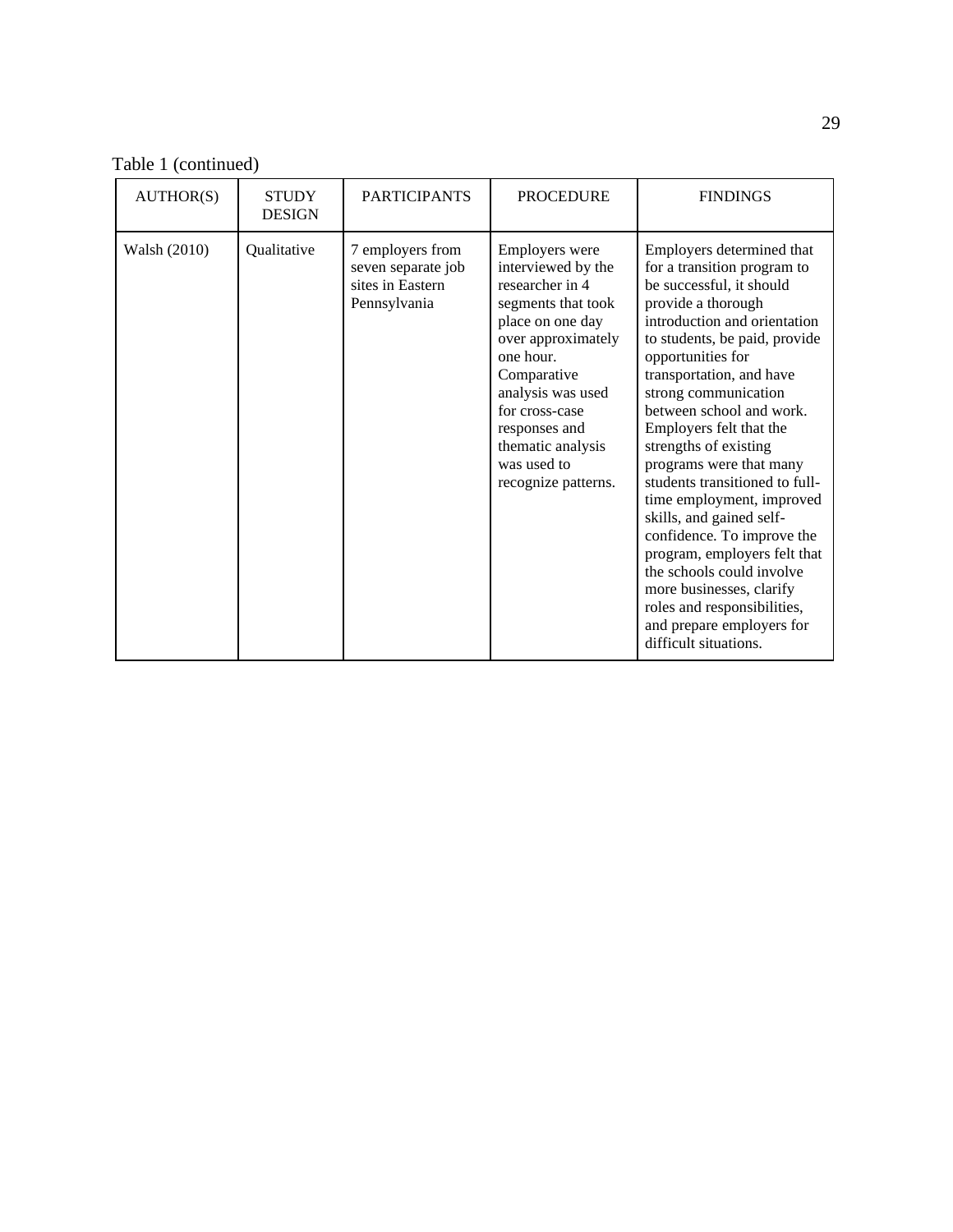#### **Chapter 3: Conclusions and Recommendations**

This review examined post-secondary employment strategies and interventions for individuals with EBD. Chapter 1 provided a foundation for the topic and established the mechanisms used to cultivate research articles. Chapter 2 provided research on interventions and strategies that can be used to improve outcomes, as well as barriers to success that were found while researching the topic. In this chapter, conclusions are drawn, recommendations for future research are made, and an explanation of how my practice will be impacted is given.

#### **Conclusions**

Four studies determined that the more exposure that students and teachers had to transition supports, the more successful the outcome. Wagner et al. (2017) concluded that if an individual with EBD took at least four Career and Technical Education (CTE) courses while in high school, they were more likely to be employed as adults. Cimera et al. (2014) determined that students with intellectual disabilities have better vocational outcomes as adults if they start transition planning at age 14 rather than age 16. June et al. (2015) studied the effect that participation in Vocational Rehabilitation (VR) programs had on individuals with disabilities. Results indicated that the longer one was connected to VR services, the better the employment outcome. The positive impact being more connected to support and training was not only limited to students. Morningstar and Benitez (2013) concluded that the more training and preparation a teacher had, the more likely they were to engage in transition-related activities with students.

Two studies supported school-to-work programs for students with disabilities. Nochajski and Schweitzer (2013) studied participation in the STWTP and found that students with EBD who had supported work experience were likely to be hired as independent employees. Enyati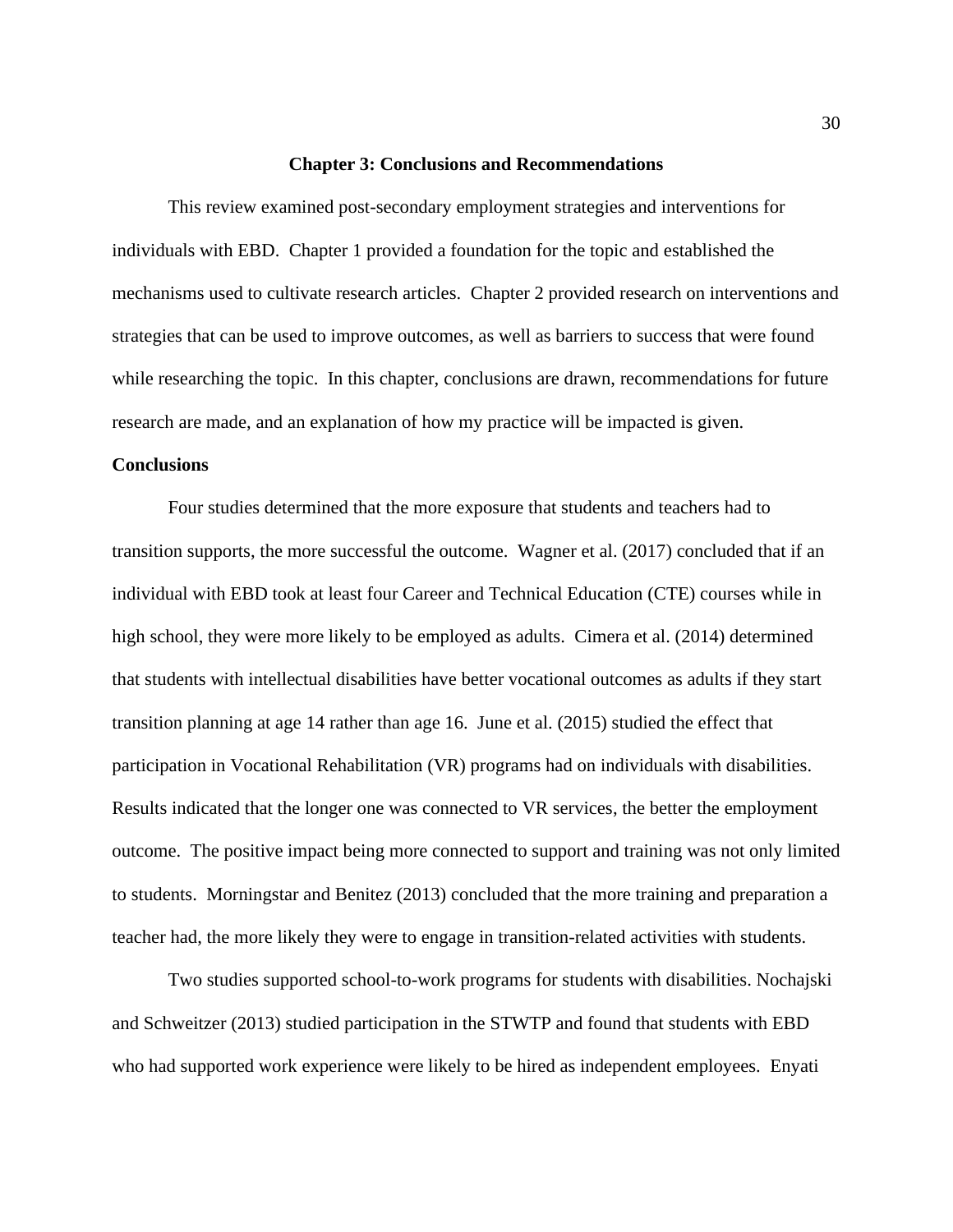and Karpur (2019) determined that individuals with disabilities who participated in a school to work program were 8% more likely to be employed as adults than those who did not.

The two studies by Stein et al. (2016) and Walsh (2010) provided students, parents, staff, and employers the opportunity to share strengths and concerns regarding transition programs. Strengths included increased skills for students, training that led to independent employment, and individualized services provided by case managers. Concerns reported were a lack of jobs in the area of student interests', clarification of roles for employers and employees, staff training for difficult situations they may encounter with students, and a need for increased resources.

Three studies identified barriers to successful post-secondary employment which included access to services, student knowledge and participation in the transition planning process, and student perceptions of needs. Carter et al. (2009) found that students rate themselves significantly higher on post-secondary transition-related skills than their parents or teachers, indicating that they may not have an accurate understanding of their needs. Regarding support in the post-high school setting, Wagner et al. (2016) determined that students with ED receive significantly fewer services after high school. The reasons for the decrease in service included not being eligible or not having information about the availability of services. In addition, Harrison et al. (2017) established that many students (67%) do not have accurate knowledge of the employment goals listed on the transition services pages of their IEPs. Furthermore, a large portion of students had post-secondary employment plans that did not match what was listed on their IEP. One can ascertain that if students cannot list their IEP goals or do not have goals that match what is written in their IEPs that the programming being provided to them does not support their post-secondary employment plans.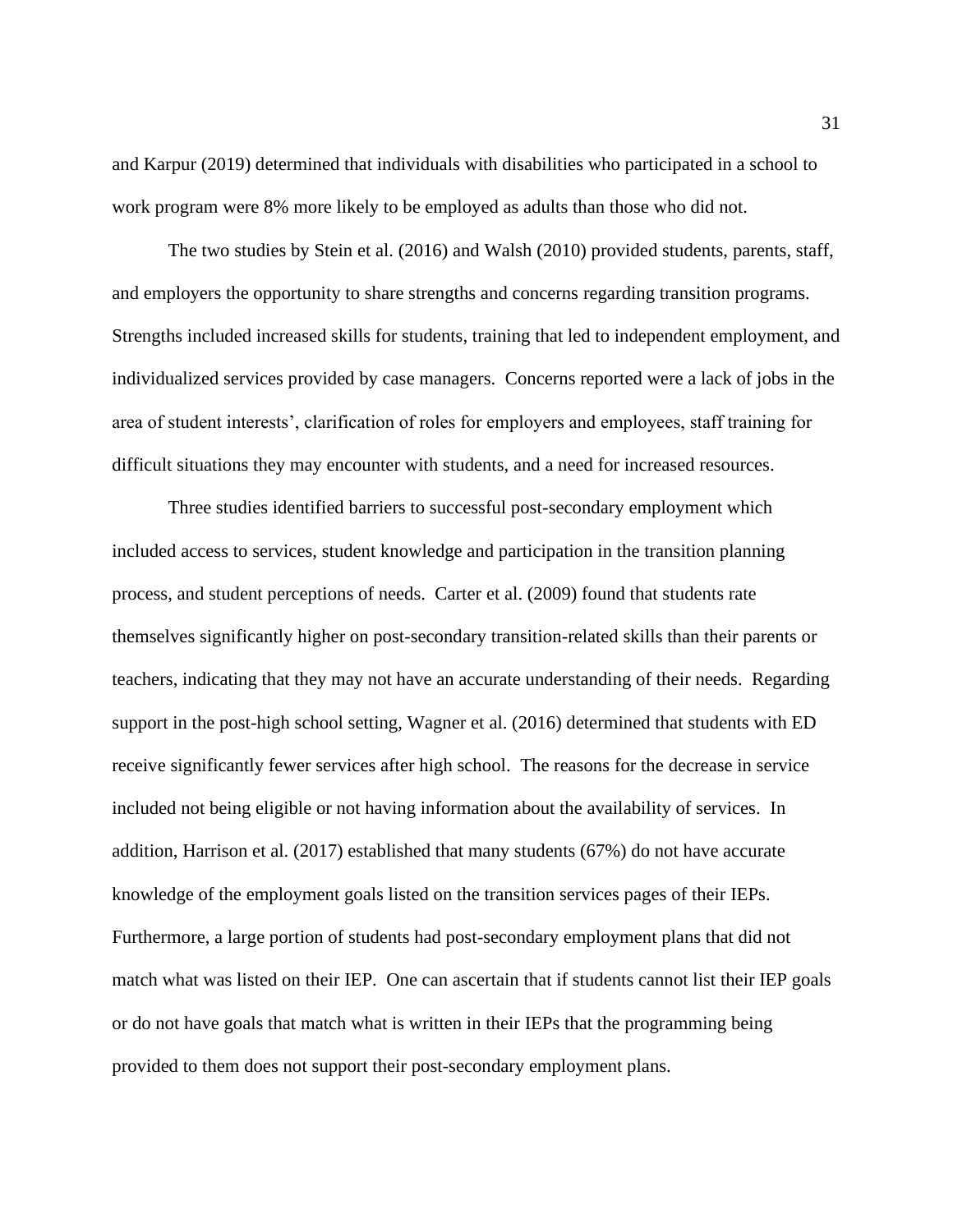The reviewed studies had an array of limitations and delimitations. In Walsh (2010), it was not stated how many individuals were at each job site. Having more or fewer of these individuals per job site could have changed the feedback given by the employer. Nochajski and Schweitzer (2013) did not report information on individuals who did not make it past each phase with regard to why they were not successful. Thus, the factors that produced the effect cannot be fully determined. Seven of the studies (Carter et al., 2009; Enyati & Karpur, 2019; Harrison et al., 2017; Morningstar & Benitez, 2013; Stein et al., 2016; Wagner et al., 2016; Wagner et al., 2017; Walsh, 2010) were based on self-report data. Such data can be both less reliable and less valid.

Additionally, six of the studies were not exclusive to individuals with EBD (Carter et al., 2009; Cimera et al., 2014, Enyati & Kapur, 2019; Harrison et al., 2017; June et al., 2015; Morningstar & Benitez, 2013). However, I argue that if these studies were replicated to include only individuals with EBD, the results would be similar. To produce improved outcomes for this population, these studies should be replicated to use specific data from students with EBD.

## **Recommendations for Future Research**

There are areas illuminated by this review that exist due to limitations or boundaries of the studies. Such areas merit further investigation. Nochajski and Schweitzer (2013) reported that students who complete the first three phases of the program are likely to be hired for independent employment. However, they do not specifically indicate what is done when a student is unable to complete a phase. Failure in programs and the need for additional training are not addressed. Future research could be done on the rates of independent employment for students who go back through the program. Additionally, longitudinal data should be included to determine if these individuals are employed beyond high school.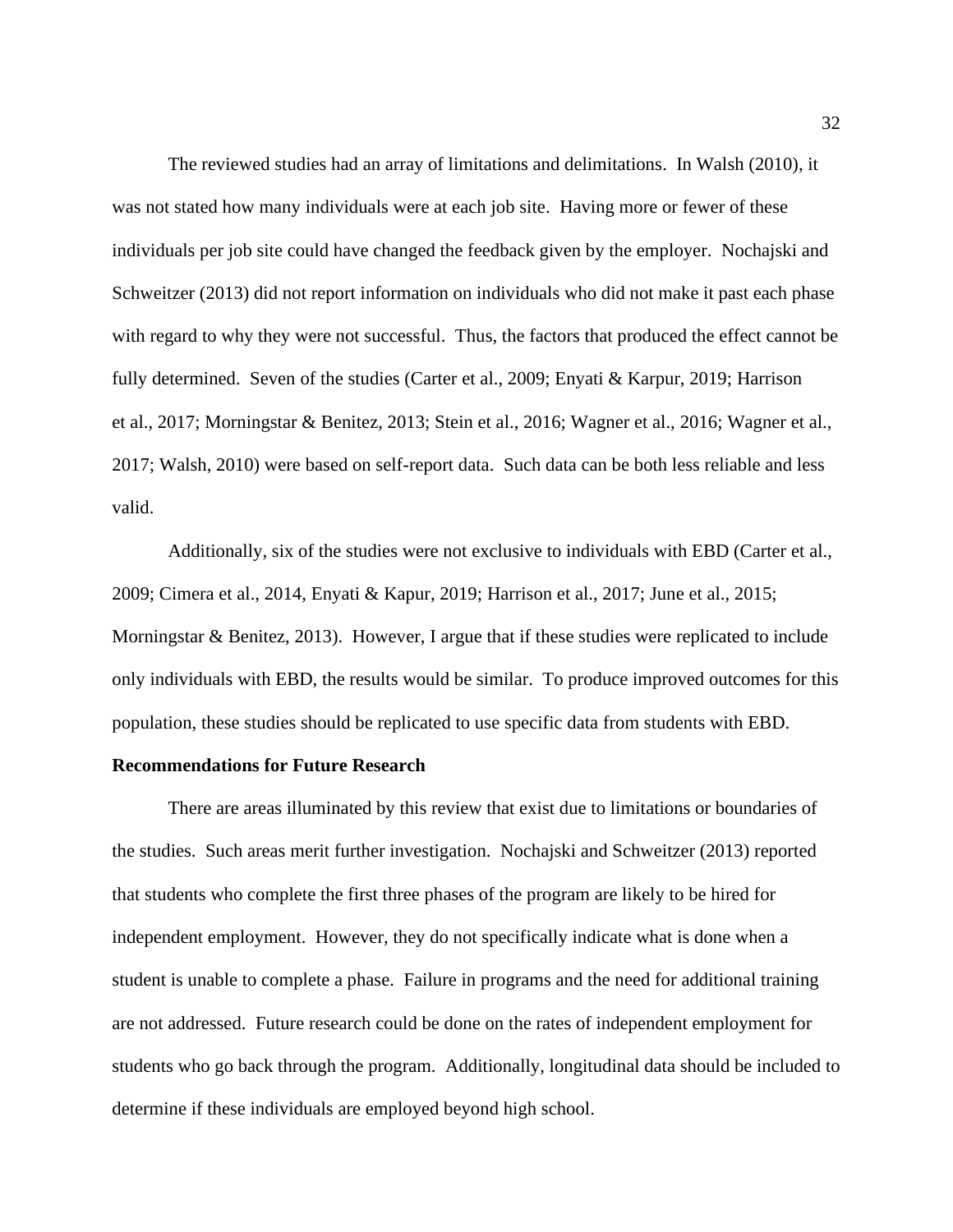Wagner et al. (2017) concluded that if an individual with EBD took at least four CTE classes while in high school, they were more likely to be employed as an adult for up to 2 years after leaving high school. However, the results were not sustained for the period between 2 and 8 years after leaving high school. This indicates that individuals are employed on or shortly after graduation but are not able to hold employment longer than two years after graduation. More research should be done as to why these individuals are not able to keep a job for a longer period of time.

The age for initiating transition services should be studied. In states where transition planning is mandated to begin at age 14 instead of age 16, individuals with intellectual disabilities or who are on the autism spectrum have improved employment outcomes (Cimera et al., 2014). This study should be replicated with other disability populations so that an informed and uniform decision can be made across the country about whether transition planning should start at age 14 or age 16. Similarly, June

et al. (2015) found that students with disabilities in Oklahoma who are connected with VR services at earlier ages and for longer periods of have more positive employment outcomes. More research should be done in this area to determine when students should be introduced to VR services.

Last, there are areas of competency needed to be a successful employee that require further review. Some of the programs discussed in this paper explicitly taught work skills to students. However, there are other prerequisite skills needed for successful employment, such as math, reading, and communication skills. Those skills should be studied to determine the correlation between them and successful employment outcomes.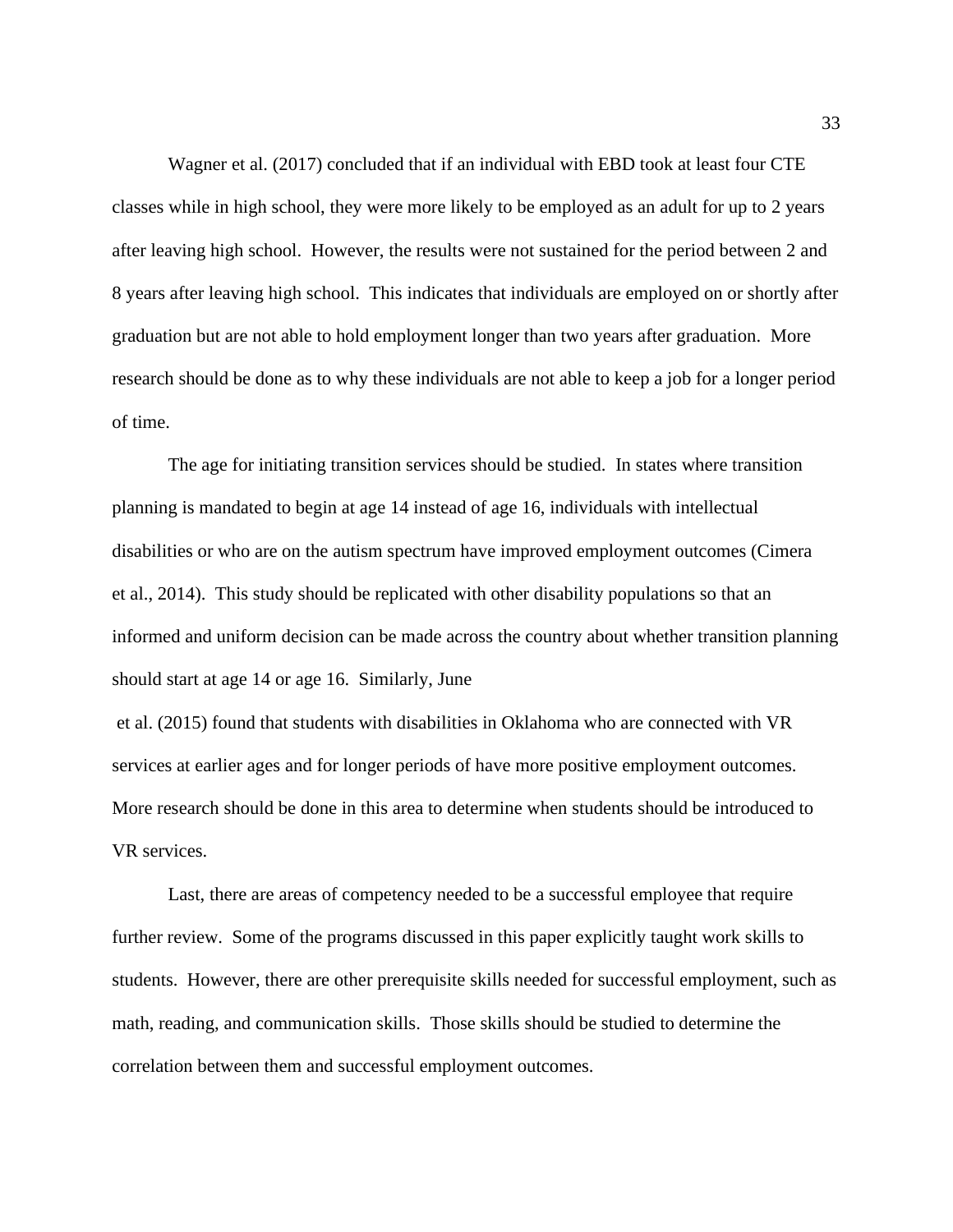# **Implications for Practice**

After conducting this literature review, it is my responsibility as an EBD teacher to do something productive based on my findings. The reason I chose this topic is that I work with high school students who have EBD, and the transition from student to adult has not been smooth for all of my graduating seniors. After completing this literature review, I now can make more informed decisions as well as effect positive change.

The study done by June et al. (2015) concluded that the earlier one is connected with VR services, the better the employment outcome. VR comes to my building two times per month to meet with students one-on-one in 30-minute increments. They primarily meet with seniors, but if their numbers are low, they will also work with high need juniors toward the end of the school year. We are doing these students a disservice by not providing them the opportunity to meet with VR at an earlier age.

Wagner et al. (2017) determined that if a student takes four or more CTE courses while in high school, they will have improved outcomes. While my school does offer six CTE courses and a CTE internship program, many students do not begin taking such courses until they are juniors or seniors in high school. By this point, it would be hard to fit at least four CTE courses into their schedule. In 5 years of working in my building, I have only ever had two freshmen on my caseload (out of approximately 20) take a CTE course. While we do not want to "track" students and decide for them at an early age whether or not they will take a more academic or a more career-focused path, these conversations must start happening at the middle school level.

Improvements to the Work Experience Program at the school where I teach could be made. We currently have a year-long Work Experience Seminar course that teaches students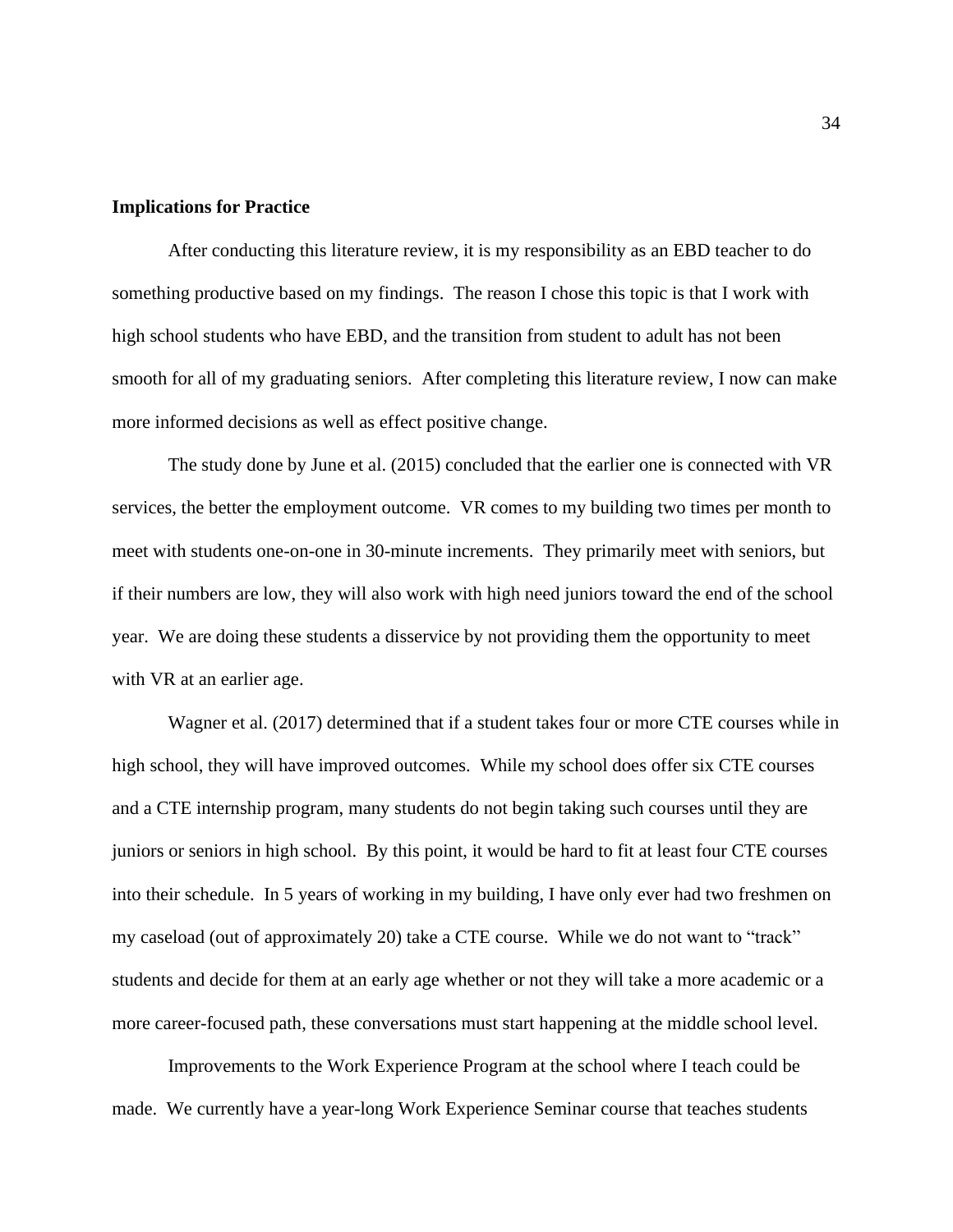skills similar to those mentioned in the article by Nochajski and Schweitzer (2013), including thinking creatively, communication, job exploration, and money management. While taking the course, students have the opportunity to work with the Work Experience Coordinator to find a job that matches their skills and interests. Once hired, the Work Experience Coordinator checks in with the manager of each job site between 1 time per week and 1 time per month, depending on the needs and skills of the student. However, the Work Experience Coordinator does not provide job coaching to the students at their job sites. I have had students every year who have gotten fired from their jobs for various reasons, and I wonder if we had a more comprehensive program that included supported work experience if that would happen. Additionally, students typically do not take Work Experience Seminar until  $11<sup>th</sup>$  or  $12<sup>th</sup>$  grade. By this time, many of them already have jobs. This means that they don't have an opportunity to learn preemployment or employment skills before they begin working. If a student is not already employed, the Work Experience Coordinator will help place them. However, the areas are not typically high interest for students and most commonly include fast-food restaurants.

Carter et al. (2009) determined that students tend to rate themselves higher on their postsecondary knowledge and skills than their parents or teachers do. It is important to determine why this is happening. If students do not have an accurate portrayal of their skills, it could impede their awareness that getting support services after high school could be in their best interest. Also, at my school, it is not common practice to do these types of instruments with students each year. They get done every three years for the special education re-evaluation, but not much outside of that. It is important to do this with students at least one time a year so that teachers can have informed conversations about students and parents regarding transition planning.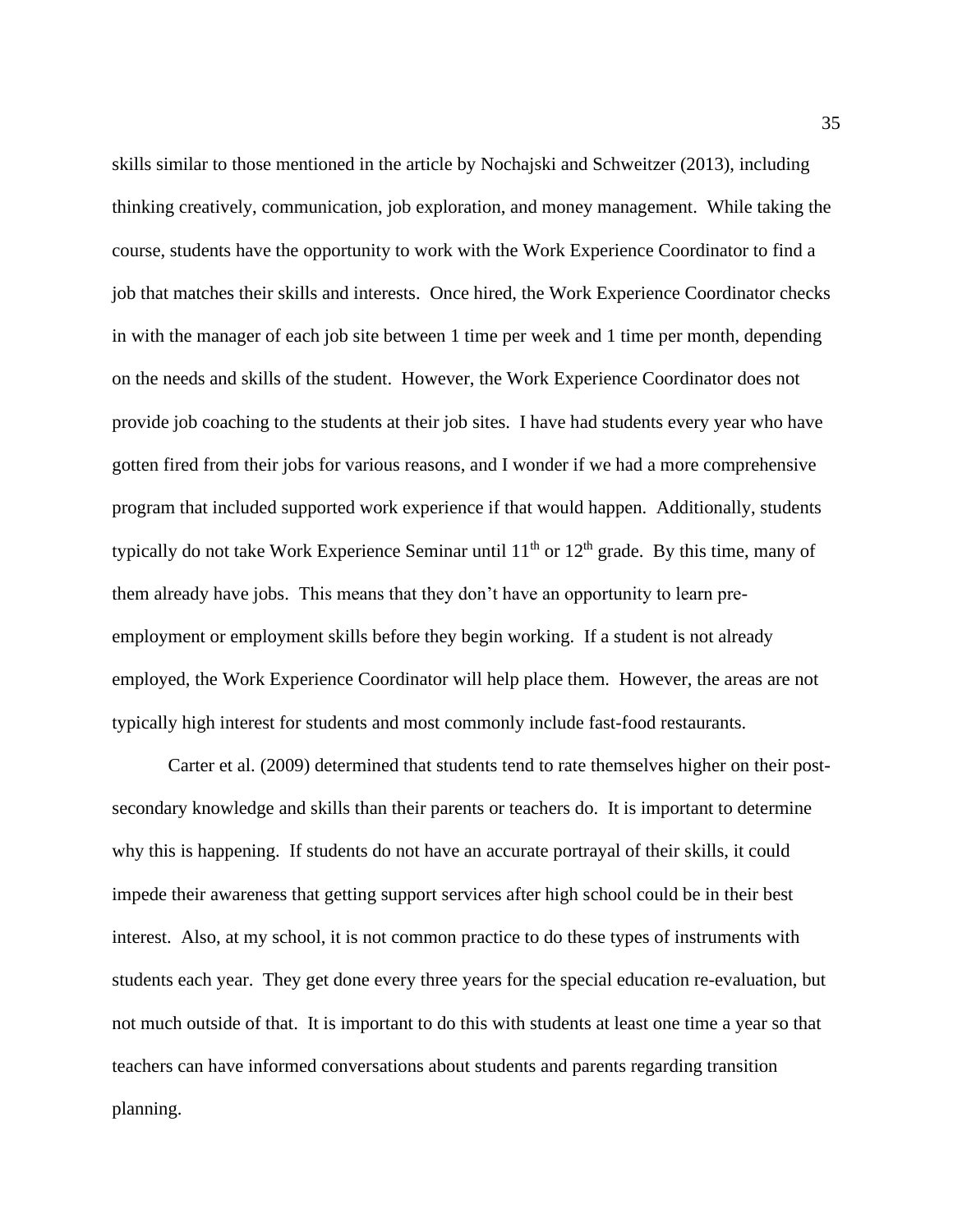Harrison et al. (2017) found that 67% of students do not know their employment goals on their IEPs. In addition, 62% of students vocalized goals that were not coherent with the employment goals listed in their IEPs. If students are not able to list their employment goals, it may signal that they have not had adequate exposure and instruction in post-secondary employment planning. Additionally, if students' plans diverge from what is written on their IEPs, it means that the school is likely not providing them updated or appropriate planning. These transition goals should be visited more than one time per year at the IEP meeting so that the IEP team can better prepare students for their chosen career path.

#### **Summary**

In summary, being involved in school to work programs, taking at least four CTE courses, beginning transition planning at age 14, and enrolling in VR services results in improved employment outcomes for individuals with EBD. Challenges include reduced rates of service receipt, lack of student perception and knowledge of skills, and minimal teacher training in the area of post-secondary transition. Changes need to be made in order for the needs of this population to be met. More research needs to be done so that schools can provide the services needed to close the employment gap between students with EBD and the general population.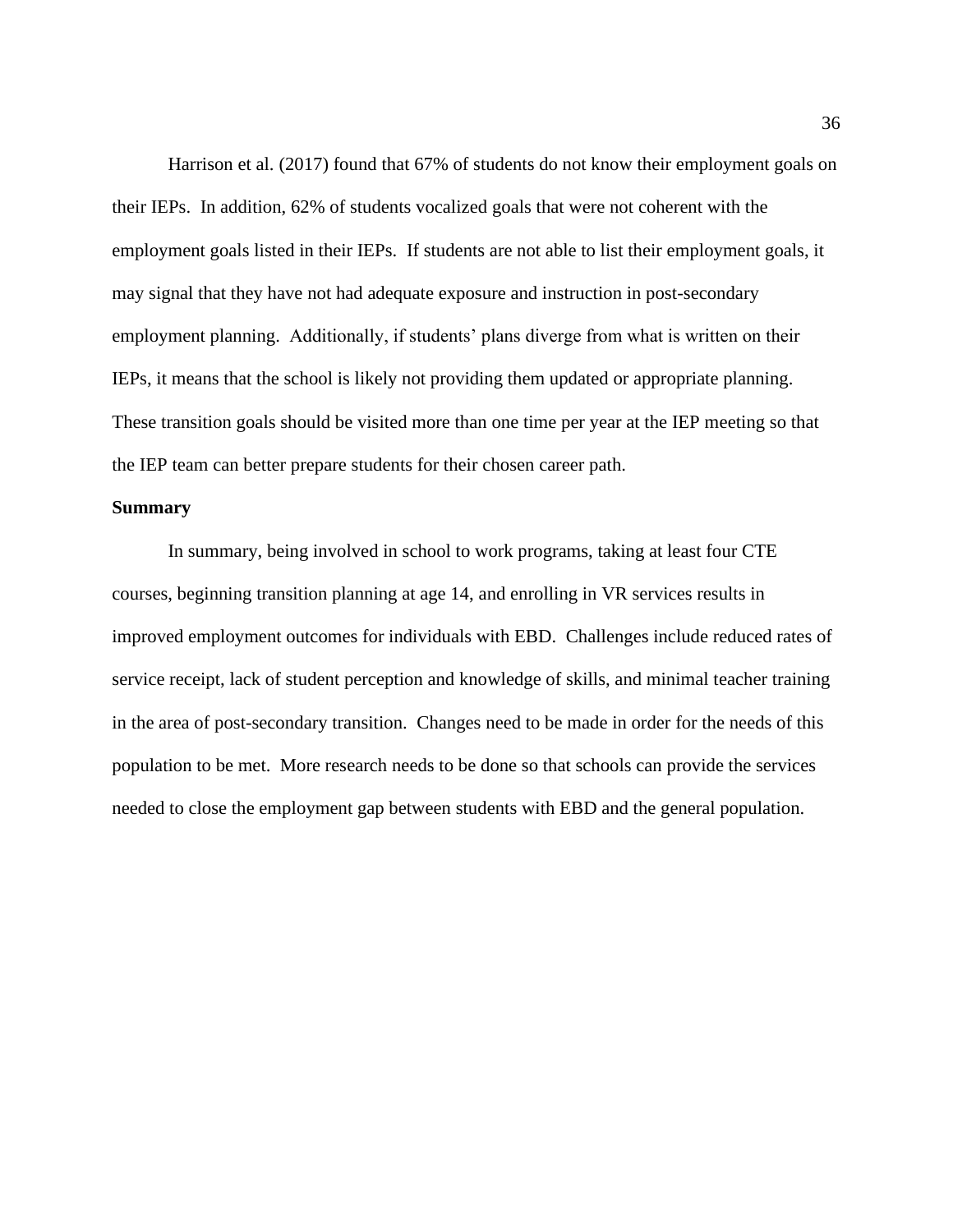#### **References**

- Bureau of Labor Statistics. (2019) *Databases, tables, and calculators by subject*. United States Department of Labor. Retrieved October 5, 2019, from<https://data.bls.gov/pdq/Survey> OutputServlet,
- Carter, E., Trainor, A., Sun, Y., & Owens, L. (2009). Assessing the transition-related strengths and needs of adolescents with high-incidence disabilities. *Exceptional Children*, *76*(1), 74–94. https://doi.org[/10.1177/001440290907600104](https://doi.org/10.1177/001440290907600104)
- Cimera, R. E., Burgess, S., & Bedesem, P. L. (2014). Does providing transition services by age 14 produce better vocational outcomes for students with intellectual disability? *Research and Practice for Persons with Severe Disabilities, 39*(1), 47–54.

https://doi.org/10.1177/1540796914534633

- Enayati, H., & Karpur, A. (2019). Impact of participation in school-to-work programs on postsecondary outcomes for youth with disabilities from low-income families. *Journal of Disability Policy Studies*, *29*(4), 235–244. https:/[/doi.org/10.1177/1044207318789419](https://doi.org/10.1177/1044207318789419)
- Freeman, J., Yell, M. L., Shriner, J. G., & Katsiyannis, A. (2019). Federal policy on improving outcomes for students with emotional and behavioral disorders: Past, present, and Future. *Behavioral Disorders*, *44*(2), 97-106. https://doi.org/10.1177/0198742918814423
- Harrison, J. R., State, T. M., Wills, H. P., Custer, B. A., & Miller, E. (2017). Transition goals for youth with social, emotional, and behavioral problems: Parent and student knowledge. *Preventing School Failure*, *61*(3), 248–257

https://doi.org/10.1080/1045988X.2016.1266596

*Individuals with Disabilities Education Act, 20 U.S.C. § 300.8.* (2004). Retrieved October 6, 2019, from <https://sites.ed.gov/idea/regs/b/a/300.8>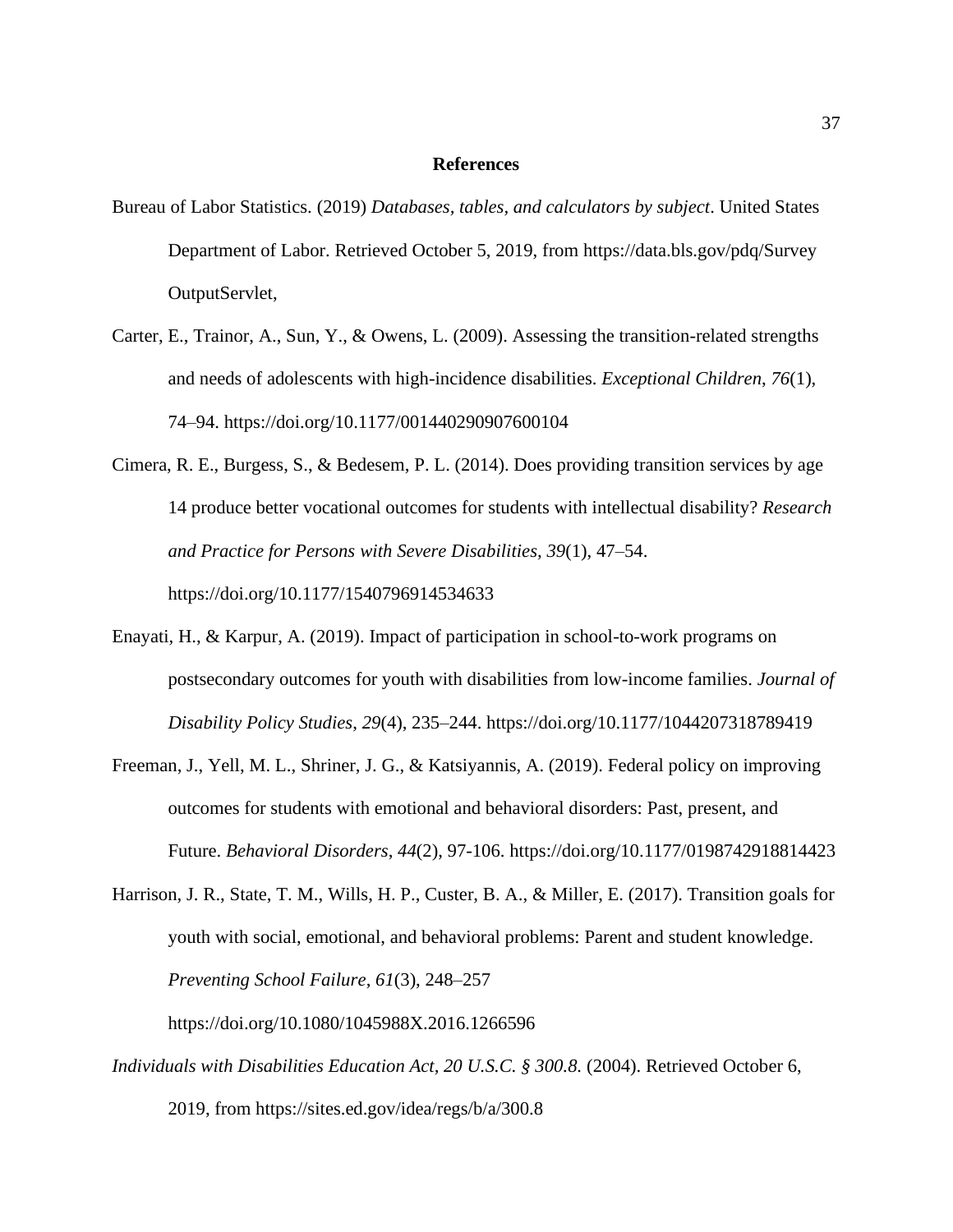- Individuals with Disabilities Education Act. (n.d.). *Topic areas*. U.S. Department of Education. Retrieved October 6, 2019, from https://sites.ed.gov/idea/topic-areas/
- Johnson, D. (n.d.). *Key provisions on transition: IDEA 1997 compared to H.R. 1350 (IDEA 2004)*. National Center on Secondary Education and Transition. Retrieved October 13, 2019, from [http://www.ncset.org/publications/related/ideatransition.pdf.](http://www.ncset.org/publications/related/ideatransition.pdf)
- June, S., Osmanir, K., Kortering, L., & Zhang, D. (2015). Vocational rehabilitation transition outcomes: A look at one state's evidence. *Journal of Rehabilitation*, *81*(2), 47–53.
- Morningstar, M. E., & Benitez, D. T. (2013). Teacher training matters: The results of a multistate survey of secondary special educators regarding transition from school to adulthood. *Teacher Education and Special Education*, *36*(1), 51–64. https://doi.org/10.1177/0888406412474022
- Nochajski, S. M., & Schweitzer, J. A. (2014). Promoting school to work transition for students with emotional/behavioral disorders. *Work*, *48*(3), 413–422. https://doi.org/10.3233/WOR-131790
- Sanford, C., Newman, L., Wagner, M., Cameto, R., Knokey, A. M., & Shaver, D. (2011). *The post high school outcomes of young adults with disabilities up to 6 years after high school: Key findings from the national longitudinal transition study-2 (NLTS2)*. NCSER 2011-3004. National Center for Special Education Research.
- Stein, K., Connors, E., Chambers, K., Thomas, C., & Stephan, S. (2016). Youth, caregiver, and staff perspectives on an initiative to promote success of emerging adults with emotional and behavioral disabilities. *The Journal of Behavioral Health Services & Research. 43*(4), 582-596. https://doi.org/10.1007/s11414-014-9426-7